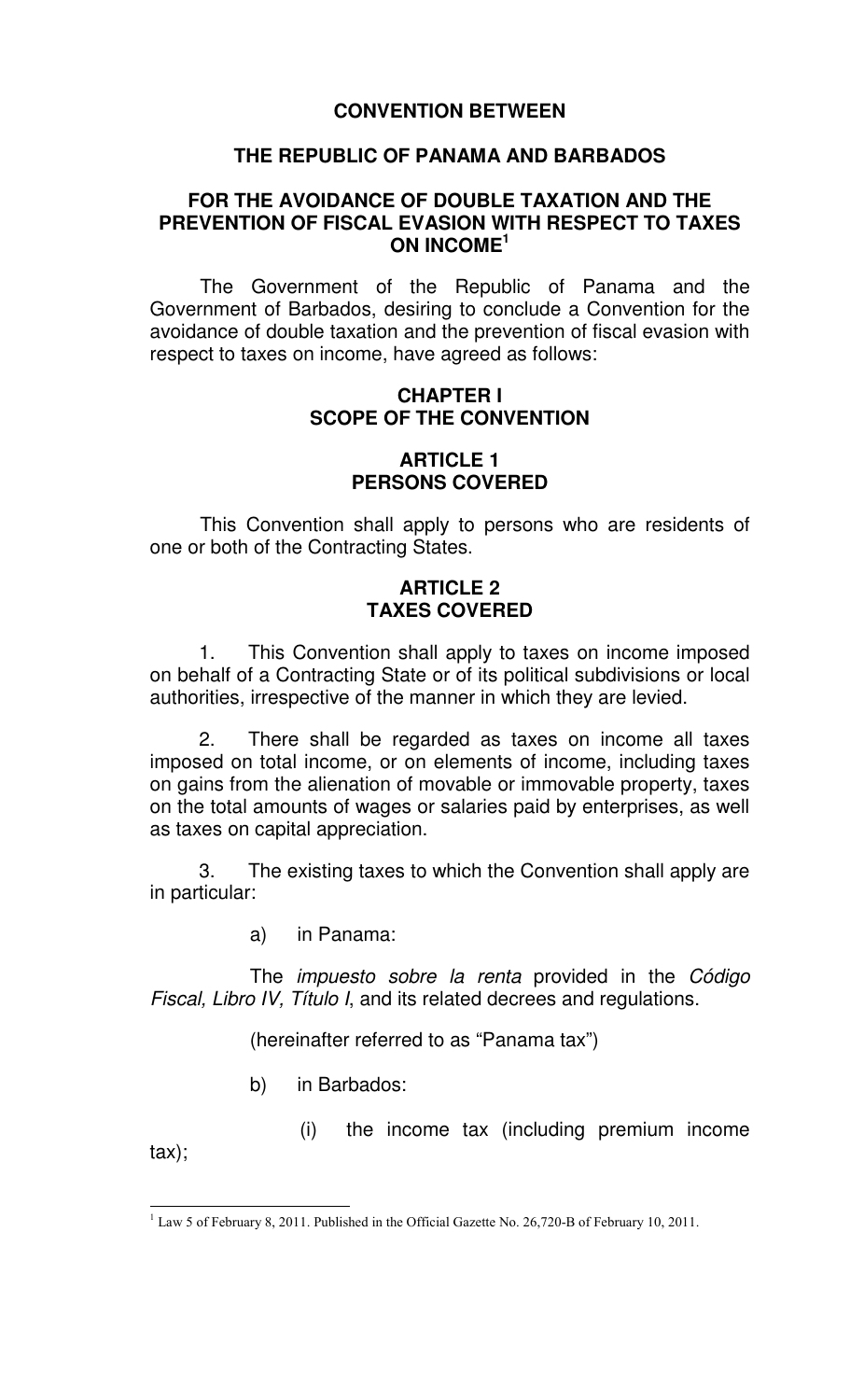(ii) the corporation tax (including the tax on branch profits); and

(iii) the petroleum winning operations tax.

(hereinafter referred to as "Barbados tax");

4. The Convention shall apply also to any identical or substantially similar taxes that are imposed after the date of signature of the Convention in addition to, or in place of, the existing taxes. The competent authorities of the Contracting States shall notify each other of any significant changes that have been made in their taxation laws.

## **CHAPTER II DEFINITIONS**

# **ARTICLE 3 GENERAL DEFINITIONS**

 1. For the purposes of this Convention, unless the context otherwise requires:

a) the term "Panama" means the Republic of Panama and, when used in a geographical sense, means the territory of the Republic of Panama, including inland waters, its airspace, the territorial sea and any area outside the territorial sea upon which, in accordance with International Law and on application of its domestic legislation, the Republic of Panama exercises, or may exercise in the future, jurisdiction or sovereign rights with respect to the seabed, its subsoil and superjacent waters, and their natural resources;

b) the term "Barbados" means the present territory of Barbados including the territorial sea and any maritime area situated outside the territorial sea of Barbados, which has been or might in the future be designated under the national law of Barbados in accordance with international law as an area within which Barbados may exercise its sovereign rights and jurisdiction to explore, exploit and preserve the seabed, subsoil and the natural resources;

c) the terms "a Contracting State" and "the other Contracting State" mean Panama or Barbados as the context requires;

d) the term "person" includes an individual, a company and any other body of persons;

e) the term "company" means any body corporate or any entity that is treated as a body corporate for tax purposes;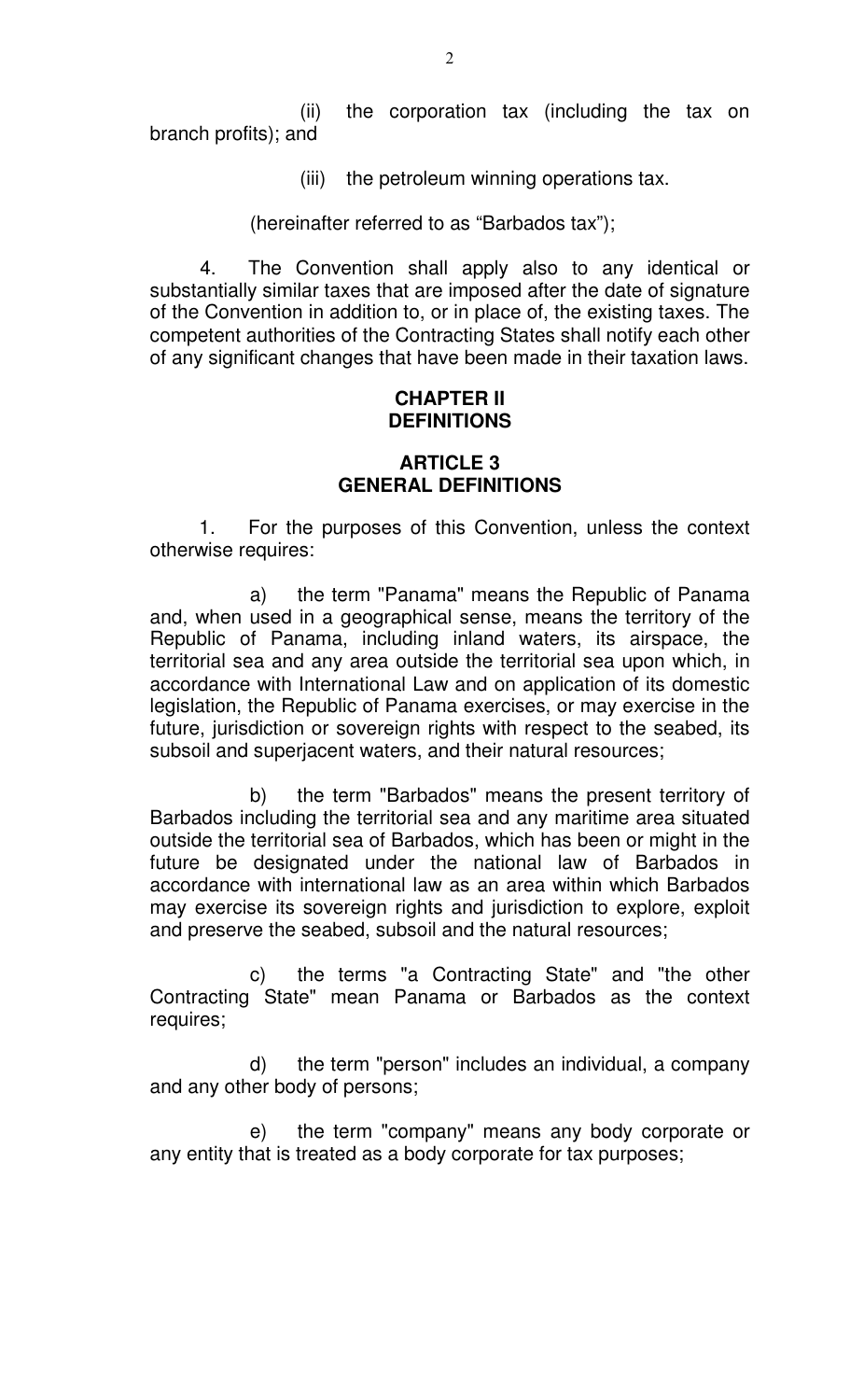f) the term "enterprise" applies to the carrying on of any business, including the performance of services and of other activities of an independent character;

g) the terms "enterprise of a Contracting State" and "enterprise of the other Contracting State" mean respectively an enterprise carried on by a resident of a Contracting State and an enterprise carried on by a resident of the other Contracting State;

h) the term "international traffic" means any transport by a ship or aircraft operated by an enterprise of a Contracting State, except when the ship or aircraft is operated solely between places in the other Contracting State;

i) the term "competent authority" means:

(i) in Panama, the Ministerio de Economía  $y$ Finanzas or his authorized representative;

(ii) in Barbados, Minister responsible for Finance or his authorized representative;

j) the term "national" in relation to a Contracting State, means:

(i) any individual possessing the nationality or citizenship of that Contracting State; and

(ii) any legal person, partnership or association deriving its status as such from the laws in force in that Contracting State.

2. As regards the application of the Convention at any time by a Contracting State, any term not defined therein shall, unless the context otherwise requires, have the meaning that it has at that time under the law of that State for the purposes of the taxes to which the Convention applies, any meaning under the applicable tax laws of that State prevailing over a meaning given to the term under other laws of that State.

### **ARTICLE 4 RESIDENT**

1. For the purposes of this Convention, the term "resident of a Contracting State" means any person who, under the laws of that State, is liable to tax therein by reason of his domicile, residence, place of incorporation, place of management or any other criterion of a similar nature, and also includes that State and any political subdivision or local authority thereof. This term, however, does not include any person who is liable to tax in that State in respect only of income from sources in that State situated therein.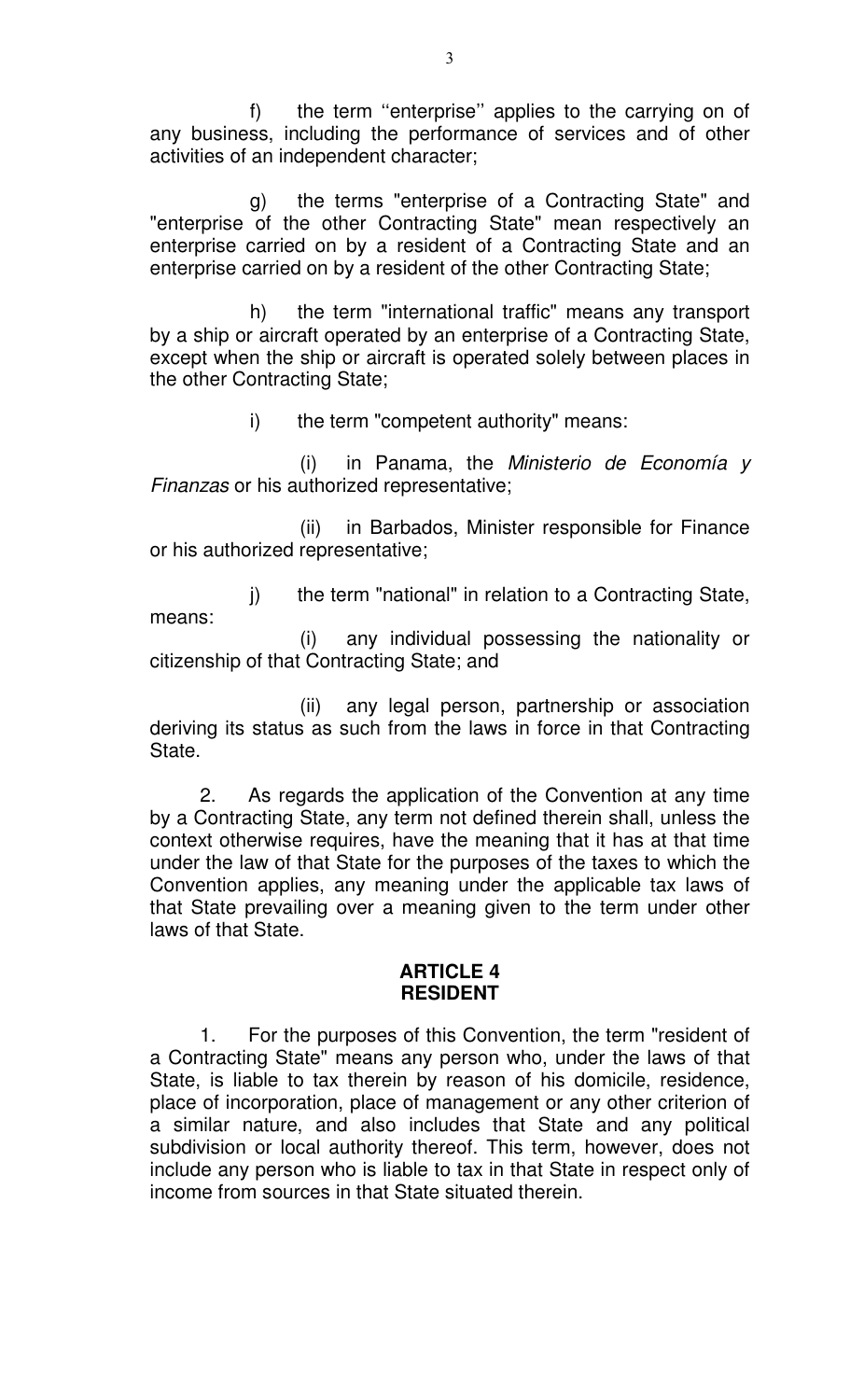2. Where by reason of the provisions of paragraph 1 an individual is a resident of both Contracting States, then his status shall be determined as follows:

a) he shall be deemed to be a resident only of the State in which he has a permanent home available to him; if he has a permanent home available to him in both States, he shall be deemed to be a resident only of the State with which his personal and economic relations are closer (centre of vital interests);

b) if the State in which he has his permanent home or centre of vital interests cannot be determined according to paragraph a), he shall be deemed to be a resident only of the State in which he has an habitual abode;

c) if he has an habitual abode in both States or in neither of them, he shall be deemed to be a resident only of the State of which he is a national;

d) if he is a national of both States or of neither of them, the competent authorities of the Contracting States shall settle the question by mutual agreement.

3. Where by reason of the provisions of paragraph 1 a person other than an individual is a resident of both Contracting States, then it shall be deemed to be a resident only of the State in which its place of effective management is situated.

### **ARTICLE 5 PERMANENT ESTABLISHMENT**

1. For the purposes of this Convention, the term "permanent establishment" means a fixed place of business through which the business of an enterprise is wholly or partly carried on.

- 2. The term "permanent establishment" includes especially:
	- a) a place of management;
	- b) a branch;
	- c) an office;
	- d) a factory;
	- e) a workshop; and

f) a mine, an oil or gas well, a quarry or any other place of extraction of natural resources.

 3. Likewise the term "permanent establishment" encompasses: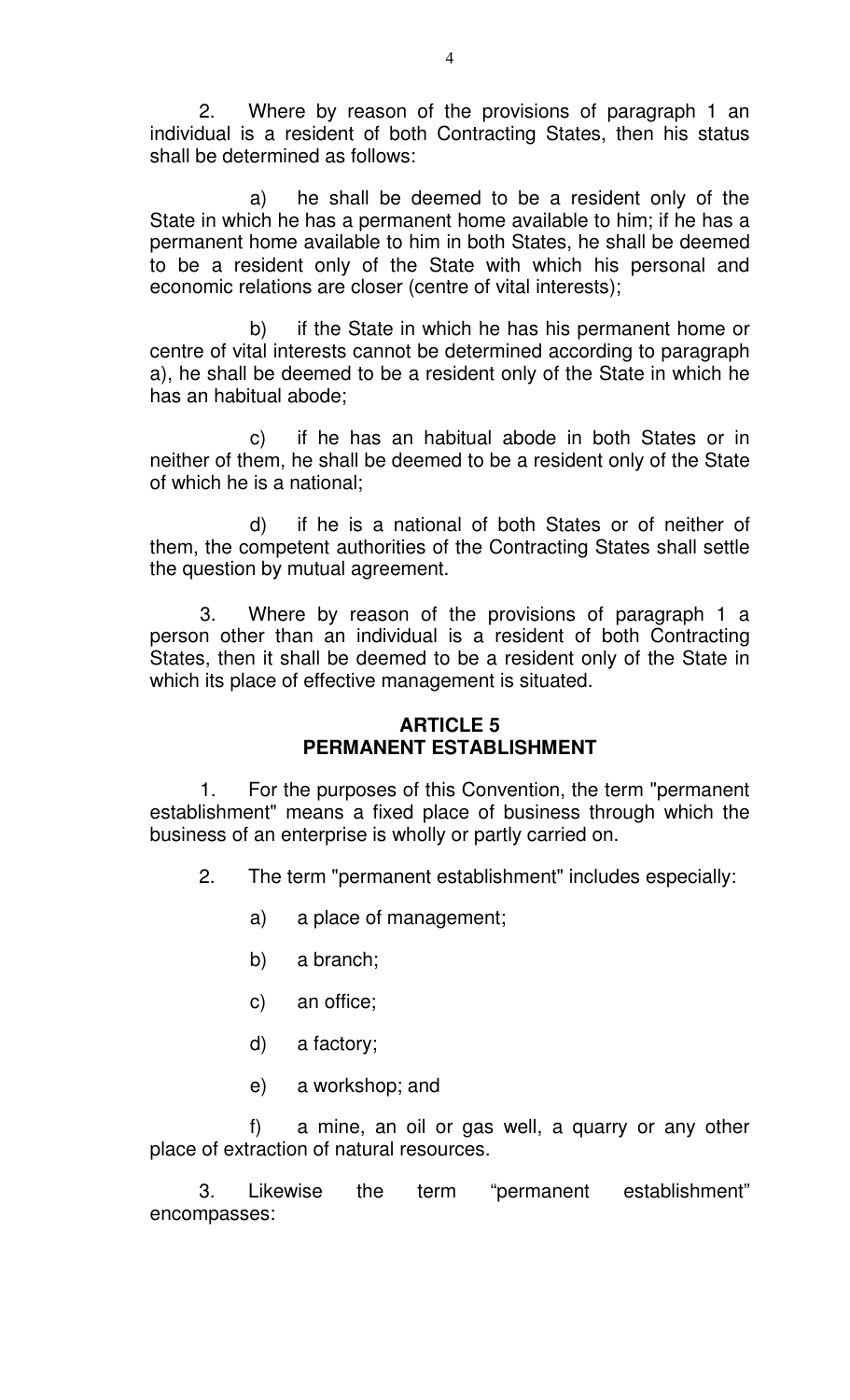a) building site, a construction, assembly or installation project, or supervisory activities in connection therewith, constitutes a permanent establishment but only where such site, project or activities continue for a period or periods exceeding in the aggregate of more than 183 days within any twelve-month period;

b) the rendering of services in a Contracting State, including consulting services, by an enterprise through employees or other personnel engaged by the enterprise, but only where these employees or personnel are present in that Contracting State for the performance of the same or connected project, during a period or periods aggregating more than 183 days in any twelve month period;

c) the use of a structure, installation, drilling rig, ship or other similar equipment for the exploration, or exploitation of, natural resources; or in activities connected with that exploration or exploitation for a period or periods exceeding 183 days in any twelve month period.

4. For the purposes of determining the duration of activities under paragraph 3, the period during which activities are carried on in a Contracting State by an enterprise associated with another enterprise shall be aggregated with the period during which activities are carried on by the enterprise with which it is associated if the firstmentioned activities are connected with the activities carried on in that State by the last-mentioned enterprise, provided that any period during which two or more associated enterprises are carrying on concurrent activities is counted only once. An enterprise shall be deemed to be associated with another enterprise if one is controlled directly or indirectly by the other, or if both are controlled directly or indirectly by a third person or persons.

5. Notwithstanding the preceding provisions of this Article, the term "permanent establishment" shall be deemed not to include:

a) the use of facilities solely for the purpose of storage, display or delivery of goods or merchandise belonging to the enterprise;

b) the maintenance of a stock of goods or merchandise belonging to the enterprise solely for the purpose of storage, display or delivery;

c) the maintenance of a stock of goods or merchandise belonging to the enterprise solely for the purpose of processing by another enterprise;

d) the maintenance of a fixed place of business solely for the purpose of purchasing goods or merchandise or of collecting information, for the enterprise;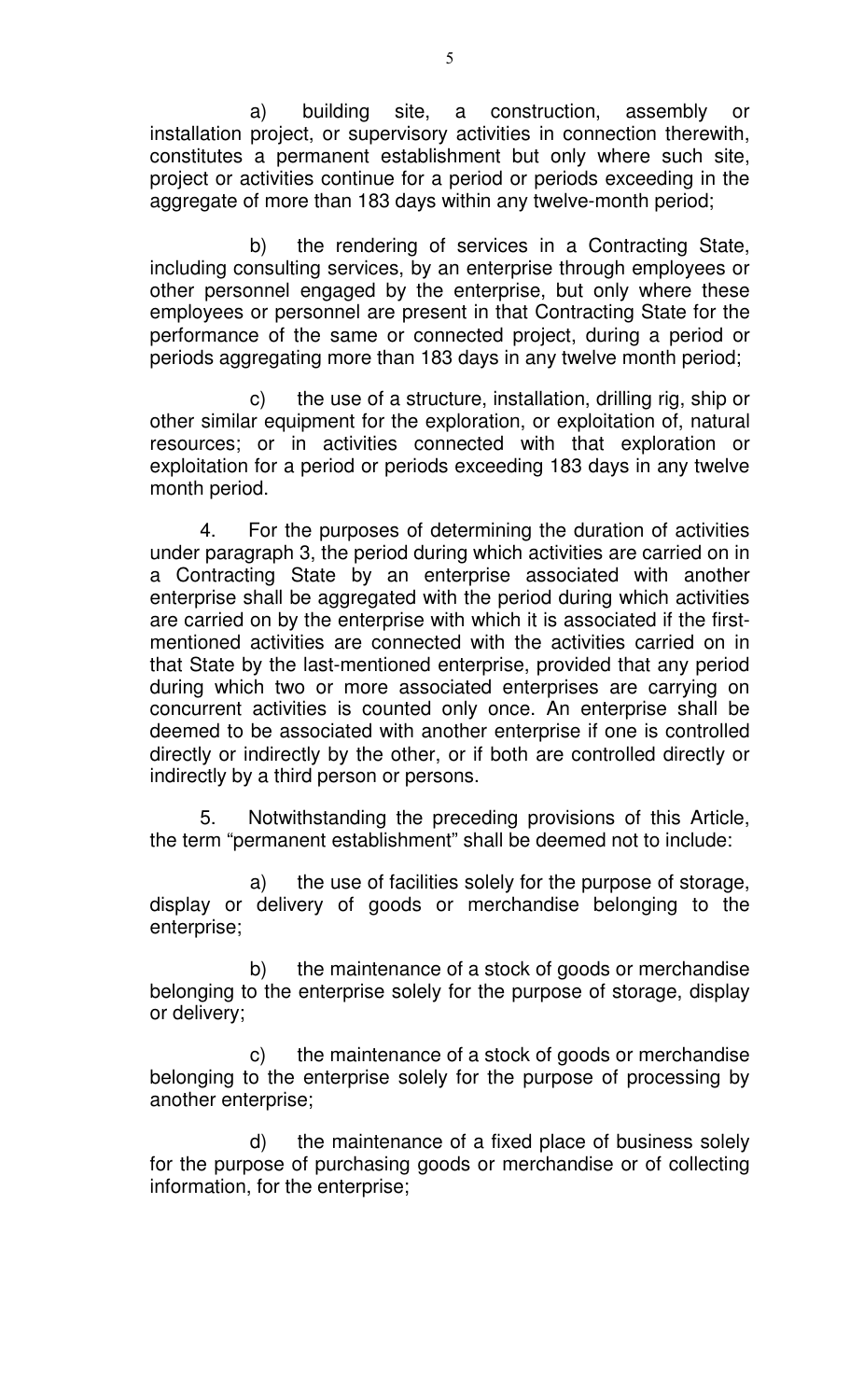e) the maintenance of a fixed place of business solely for the purpose of carrying on, for the enterprise, any other activity of a preparatory or auxiliary character;

f) the maintenance of a fixed place of business solely for any combination of activities mentioned in subparagraphs (a) to (e), provided that the overall activity of the fixed place of business resulting from this combination is of a preparatory or auxiliary character.

6. Notwithstanding the provisions of paragraphs 1, 2 and 3 where a person, other than an agent of an independent status to whom paragraph 7 applies, is acting in a Contracting State on behalf of an enterprise of the other Contracting State, that enterprise shall be deemed to have a permanent establishment in the first mentioned State with respect to any activities that such person undertakes for the enterprise if such person:

a) has, and habitually exercises, in that Contracting State an authority to conclude contracts in the name of the enterprise, unless the activities of such person are limited to those mentioned in paragraph 5 which, if exercised through a fixed place of business, would not make this fixed place of business a permanent establishment under the provisions of that paragraph; or

b) has no such powers, but habitually maintains in the first mentioned State a warehouse for goods or merchandise which is regularly used to deliver goods or merchandise in the name of the enterprise, if the goods or merchandise are invoiced in the Contracting State where the warehouse is located.

7. An enterprise shall not be deemed to have a permanent establishment in a Contracting State merely because it carries on business in that State through a broker, general commission agent or any other agent of an independent status, provided that such persons are acting in the ordinary course of their business. However, when the activities of such an agent are devoted wholly or almost wholly on behalf of that enterprise, and conditions are made or imposed between that enterprise and the agent in their commercial and financial relations which differ from those which would have been made between independent enterprises, he will not be considered an agent of an independent status within the meaning of this paragraph.

8. The fact that a company which is a resident of a Contracting State controls or is controlled by a company which is a resident of the other Contracting State, or which carries on business in that other State (whether through a permanent establishment or otherwise), shall not of itself constitute either company a permanent establishment of the other.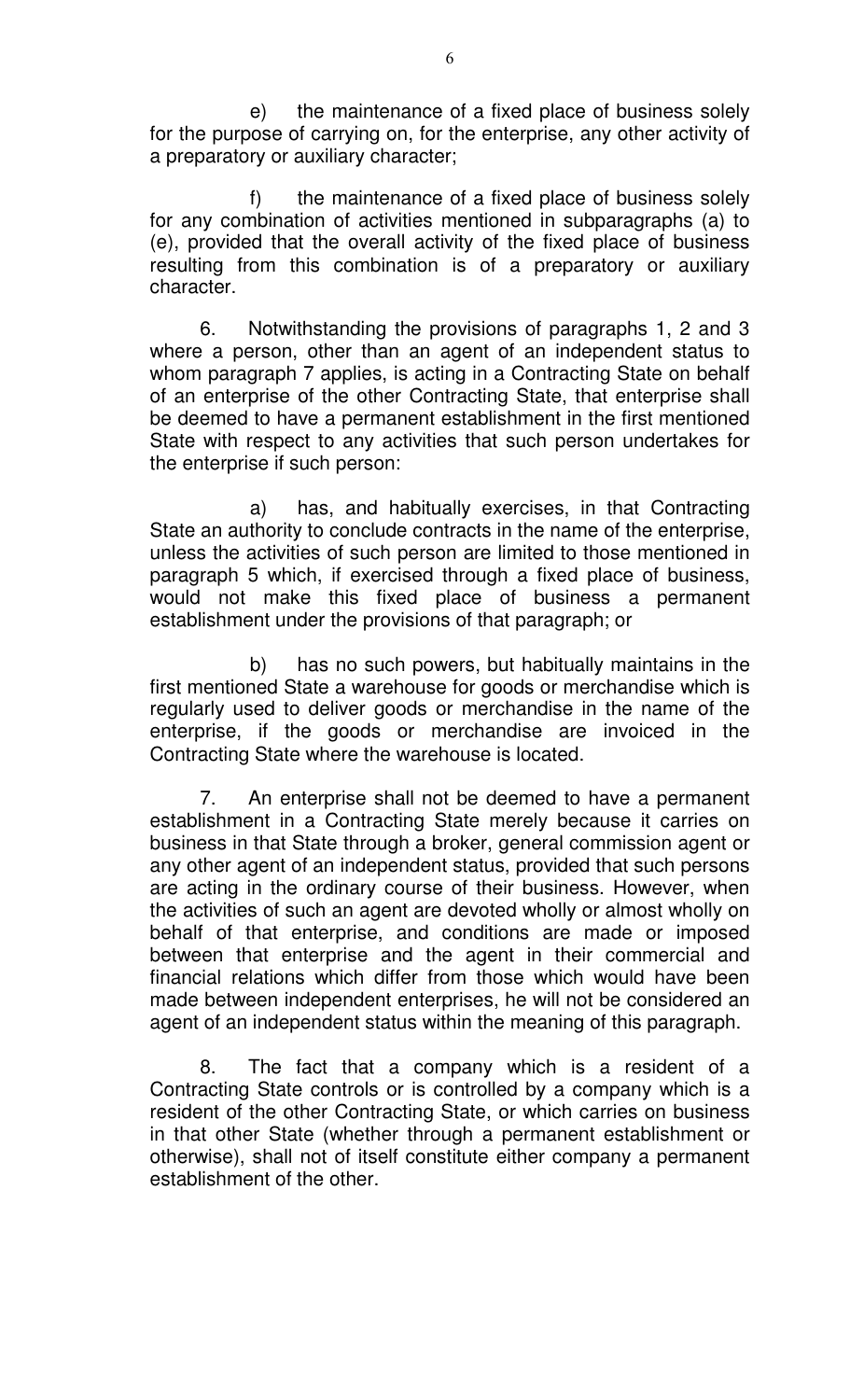# **CHAPTER III TAXATION OF INCOME**

## **ARTICLE 6 INCOME FROM IMMOVABLE PROPERTY**

1. Income derived by a resident of a Contracting State from immovable property (including income from agriculture or forestry) situated in the other Contracting State may be taxed in that other State.

 2. The term "immovable property" shall have the meaning which it has under the law of the Contracting State in which the property in question is situated. The term shall in any case include property accessory to immovable property, livestock and equipment used in agriculture and forestry, rights to which the provisions of general law respecting landed property apply, usufruct of immovable property and rights to variable or fixed payments as consideration for the working of, or the right to work, mineral deposits, sources and other natural resources; ships and aircraft shall not be regarded as immovable property.

 3. The provisions of paragraph 1 shall apply to income derived from the direct use, letting, or use in any other form of immovable property.

 4. Whereby the ownership of shares, participations or other rights in an enterprise or any other legal person attributes directly or indirectly to a resident of a Contracting State right to the use of immovable property situated in the other Contracting State that said entity or legal person possesses therein, the income derived by the owner of the shares, participations or rights as a result of the direct use, letting, or use in any other form of said property, may be taxed in the Contracting State in which the immovable property is situated, to the same extent to which the owner of such rights would be taxed if he were a resident of that other State.

5. The provisions of paragraphs 1, 3 and 4 shall also apply to the income from immovable property of an enterprise.

#### **ARTICLE 7 BUSINESS PROFITS**

 1. The profits of an enterprise of a Contracting State shall be taxable only in that State unless the enterprise carries on business in the other Contracting State through a permanent establishment situated therein. If the enterprise carries on business as aforesaid, the profits of the enterprise may be taxed in the other State but only so much of them as is attributable to that permanent establishment.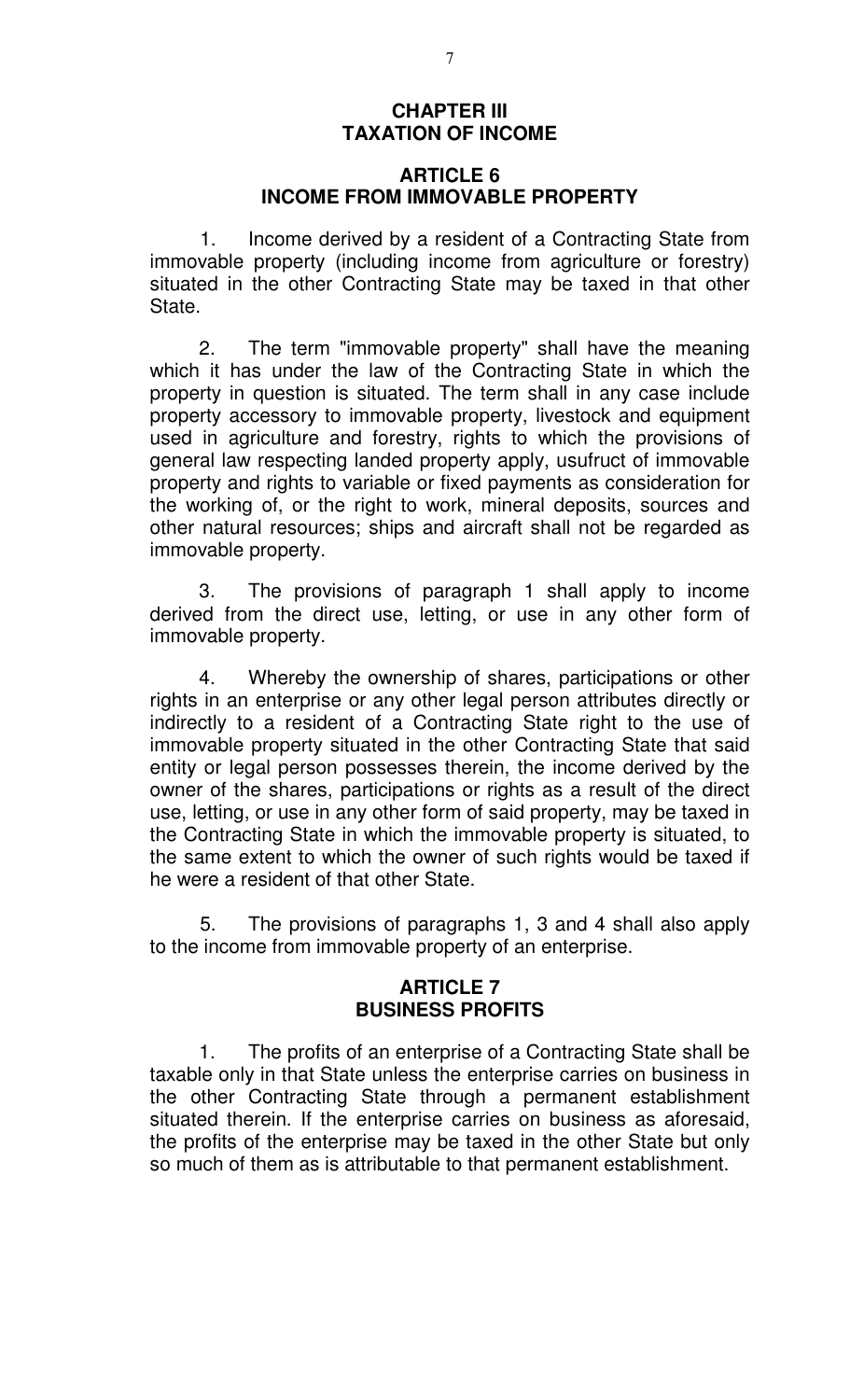2. Notwithstanding the provisions of paragraph 1, where an enterprise of a Contracting State which has a permanent establishment in the other Contracting State carries on business activities in that other State otherwise than through the permanent establishment, of the same or similar kind as the business activities carried on by the permanent establishment, then the profits of such activities may be attributable to the permanent establishment unless the enterprise shows that there were bona fide commercial, regulatory or legal reasons why such activities were not undertaken by the permanent establishment.

3. Subject to the provisions of paragraph 4, where an enterprise of a Contracting State carries on business in the other Contracting State through a permanent establishment situated therein, there shall in each Contracting State be attributed to that permanent establishment the profits which it might be expected to make if it were a distinct and separate enterprise engaged in the same or similar activities under the same or similar conditions and dealing wholly independently with the enterprise of which it is a permanent establishment.

4. In determining the profits of a permanent establishment, there shall be allowed as deductions expenses which are incurred for the purposes of the permanent establishment, including executive and general administrative expenses so incurred, whether in the State in which the permanent establishment is situated or elsewhere.

5. Insofar as it has been customary in a Contracting State to determine the profits to be attributed to a permanent establishment on the basis of an apportionment of the total profits of the enterprise to its various parts, nothing in paragraph 3 shall preclude that Contracting State from determining the profits to be taxed by such an apportionment as may be customary; the method of apportionment adopted shall, however, be such that the result shall be in accordance with the principles contained in this Article.

 6. No profits shall be attributed to a permanent establishment by reason of the mere purchase by that permanent establishment of goods or merchandise for the enterprise.

 7. For the purposes of the preceding paragraphs, the profits to be attributed to the permanent establishment shall be determined by the same method year by year unless there is good and sufficient reason to the contrary.

 8. Where profits include items of income which are dealt with separately in other Articles of this Convention, then the provisions of those Articles shall not be affected by the provisions of this Article.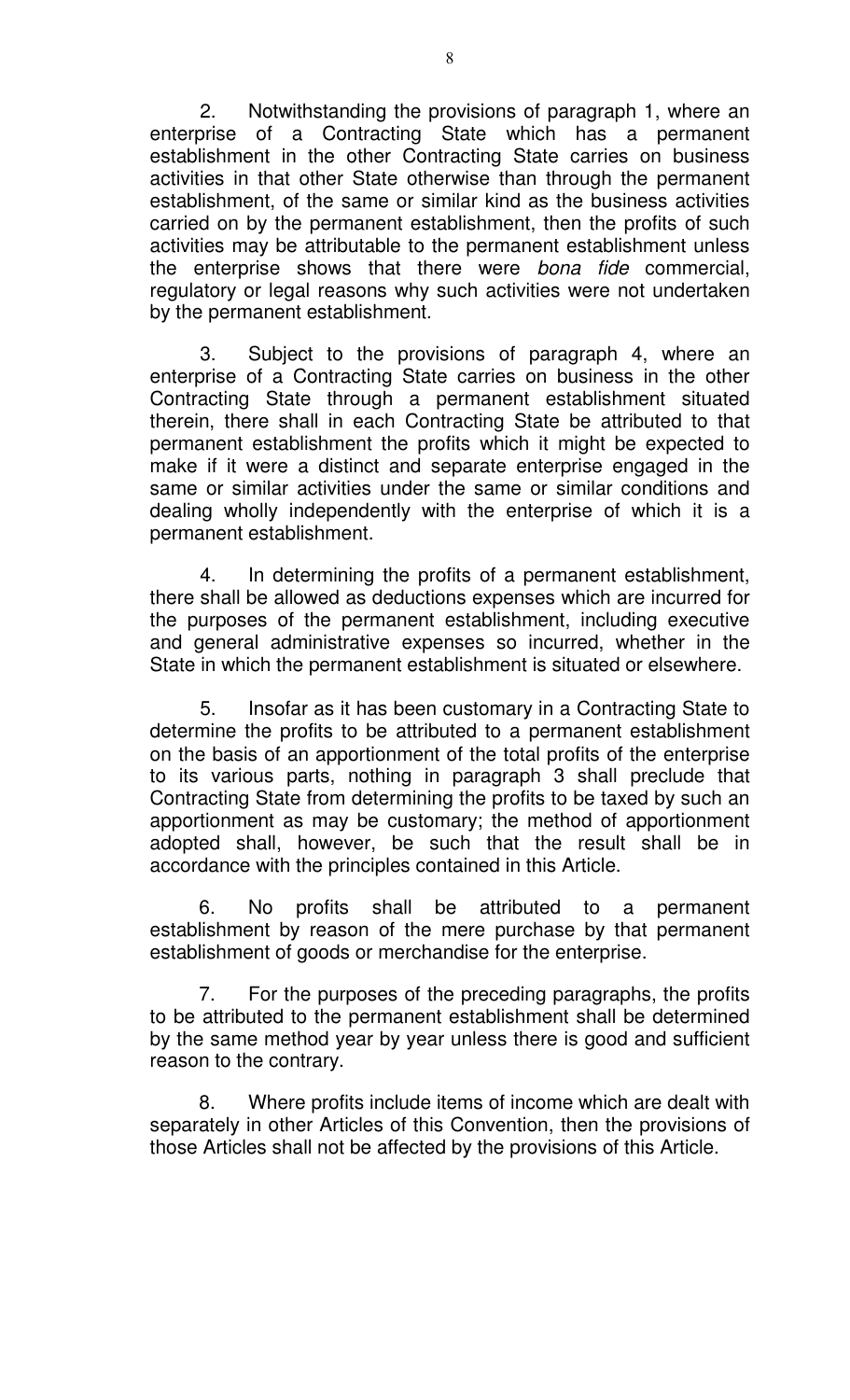# **ARTICLE 8 SHIPPING AND AIR TRANSPORT**

 1. Profits of an enterprise that is a resident of a Contracting State from the operation of ships or aircraft in international traffic shall be taxable only in that State.

- 2. For the purposes of this Article:
	- a) the term "profits" means:

(i) profits, net profits, gross income and income derived directly from operating ships or aircraft in international traffic; and

(ii) the interest over the amounts generated for the direct operation of ships or aircrafts in international traffic that are incidental to said operation.

b) the term "operation of ships and aircrafts" in international traffic by a person includes:

(i) the freight or lease of ships or aircrafts for its use in international traffic, including ships or aircrafts duly equipped, crewed and supplied, and empty ships or aircrafts;

(ii) the sale of tickets or similar documents for the rendering of related services to international traffic, for the enterprise itself; and

(iii) the leasing or use of containers and related equipment.

3. The provisions of paragraphs 1 and 2 apply as well to the benefits originating from the participation in a "pool", consortium or joint venture or in an international organization or agency engaged in international operations, but only with regard to the share of the benefits attributable to each participant proportionally to its participation in the joint enterprise.

4. The provisions of this Convention shall not apply with regard to the tolls, duties or similar payments that might be imposed by Panama for crossing or using the services of the Panama Canal.

# **ARTICLE 9 ASSOCIATED ENTERPRISES**

1. Where: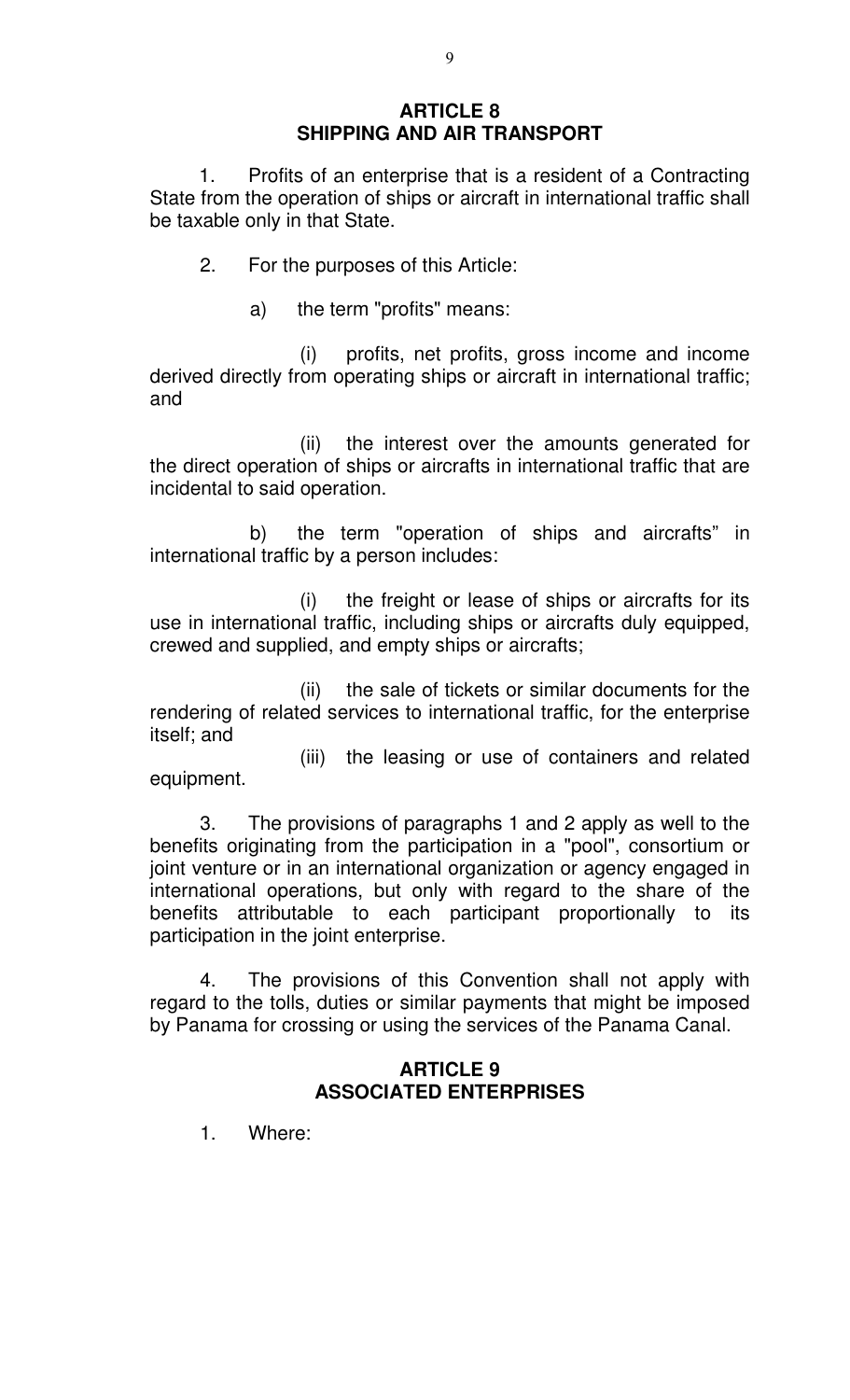a) an enterprise of a Contracting State participates directly or indirectly in the management, control or capital of an enterprise of the other Contracting State, or

b) the same persons participate directly or indirectly in the management, control or capital of an enterprise of a Contracting State and an enterprise of the other Contracting State,

and in either case conditions are made or imposed between the two enterprises in their commercial or financial relations which differ from those which would be made between independent enterprises, then any profits which would, but for those conditions, have accrued to one of the enterprises, but, by reason of those conditions, have not so accrued, may be included in the profits of that enterprise and taxed accordingly.

2. Where a Contracting State includes in the profits of an enterprise of that State - and taxes accordingly - profits on which an enterprise of the other State has been charged to tax in that other State and the profits so included are profits which would have accrued to the enterprise of the first-mentioned State if the conditions made between the two enterprises had been those which would have been made between independent enterprises, then that other State shall make an appropriate adjustment to the amount of the tax charged therein on those profits. In determining such adjustment, due regard shall be had to the other provisions of this Convention and the competent authorities of the Contracting States shall, if necessary, consult each other.

### **ARTICLE 10 DIVIDENDS**

1. Dividends paid by a company which is a resident of a Contracting State to a resident of the other Contracting State may be taxed in that other State**.** 

 2. However, such dividends may also be taxed in the Contracting State of which the company paying the dividends is a resident and according to the laws of that State, but if the beneficial owner of the dividend is a resident of the other Contracting State, the tax so charged shall not exceed:

a) 5 per cent of the gross amount of the dividends if the beneficial owner is a company which holds directly at least 25 per cent of the capital of the company paying the dividends;

b) 75 per cent of the statutory nominal rate applicable at the time of the dividend distribution in all other cases.

This paragraph shall not affect the taxation of the company in respect of the profits out of which the dividends are paid.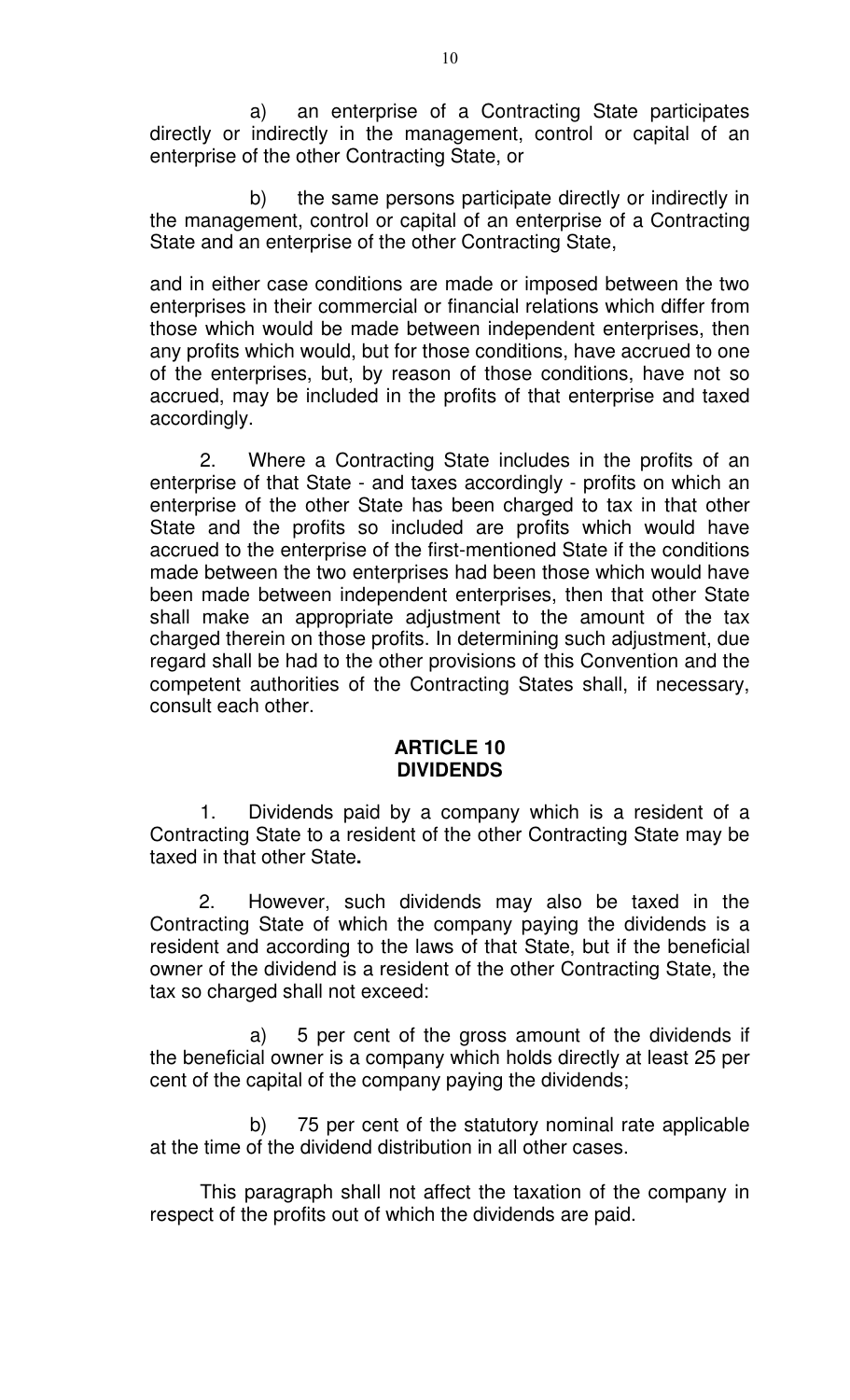3. The term "dividends" as used in this Article means income from shares, mining rights, founders' shares or other rights, not being debt-claims, participating in profits, as well as income from other corporate rights which is subjected to the same taxation treatment as income from shares by the laws of the State of which the company making the distribution is a resident.

4. The provisions of paragraphs 1 and 2 shall not apply if the beneficial owner of the dividends, being a resident of a Contracting State, carries on business in the other Contracting State of which the company paying the dividends is a resident, through a permanent establishment situated therein, and the holding in respect of which the dividends are paid is effectively connected with such permanent establishment. In such case the provisions of Article 7 shall apply.

5. Where a company which is a resident of a Contracting State derives profits or income from the other Contracting State, that other State may not impose any tax on the dividends paid by the company, except insofar as such dividends are paid to a resident of that other State or insofar as the holding in respect of which the dividends are paid is effectively connected with a permanent establishment situated in that other State, nor subject the company's undistributed profits to a tax on the company's undistributed profits, even if the dividends paid or the undistributed profits consist wholly or partly of profits or income arising in such other State.

 6. Notwithstanding any other provision of this Convention, where a company which is a resident of a Contracting State has a permanent establishment in the other Contracting State, the profits taxable under article 7, paragraph 1, may be subject to an additional tax on the profits of a permanent establishment in that other State, in accordance with its laws, but the additional charge shall not exceed 5 per cent of the amount of those profits.

### **ARTICLE 11 INTEREST**

1. Interest arising in a Contracting State and paid to a resident of the other Contracting State may be taxed in that other State.

2. However, such interest may also be taxed in the Contracting State in which it arises and according to the laws of that State, but if the beneficial owner of the interest is a resident of the other Contracting State, the tax so charged shall not exceed:

a) 5 per cent of the gross amount of the interest if the beneficial owner is a bank that is a resident of the other Contracting State; and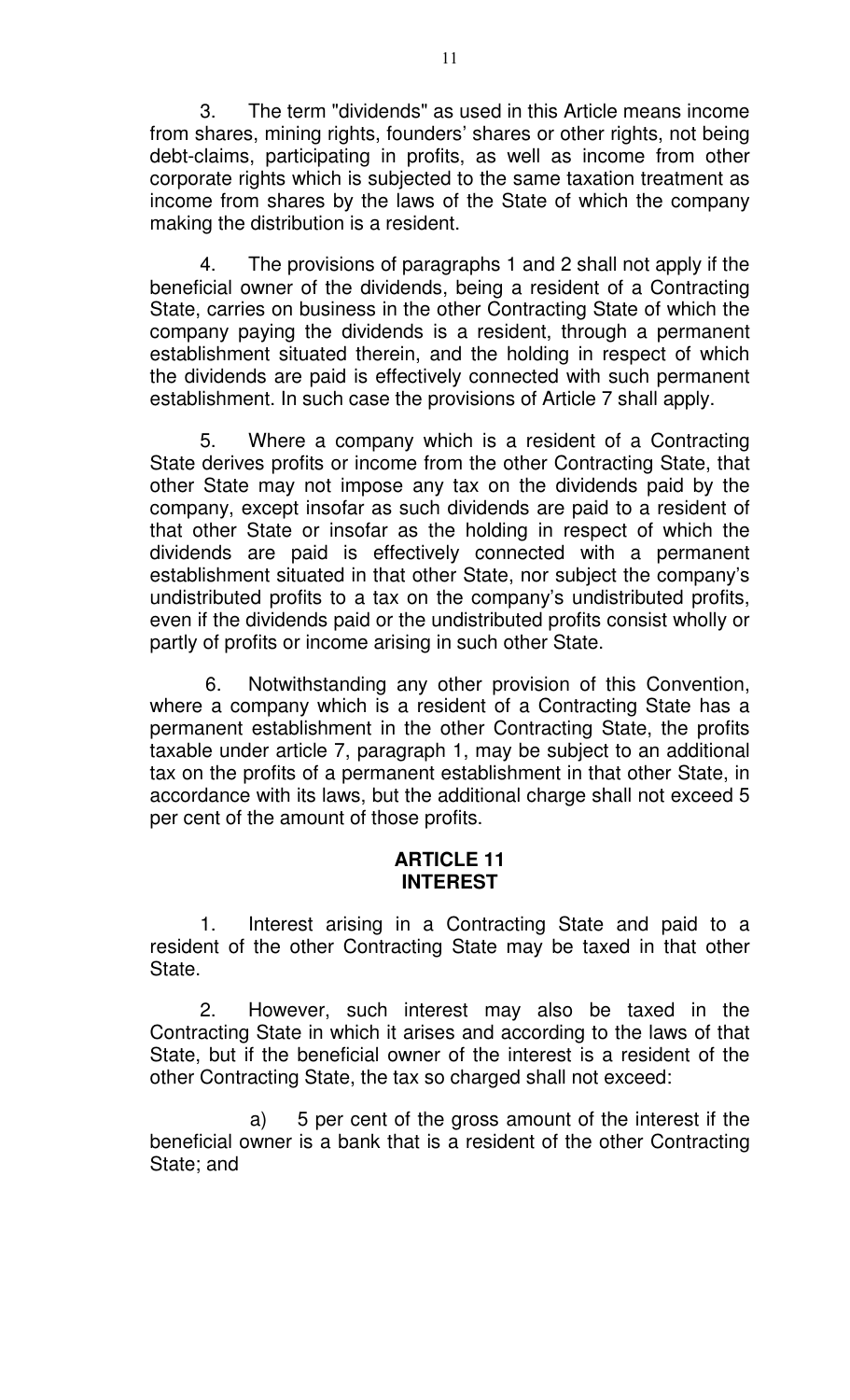b) 7.5 per cent of the gross amount of the interest in any other case.

3. Notwithstanding the provisions of paragraph 2, interest arising in a Contracting State and paid to a resident of the other Contracting State shall be taxable only in that other State, if

a) the beneficial owner of the interest is a Contracting State, the Central Bank of a Contracting State, any of its political subdivisions or local entities; or

b) the interest is paid to other entities or bodies (including financial institutions) as a result of financing provided by such institutions or bodies in connection with agreements concluded between the Governments of the Contracting States.

4. The term "interest" as used in this Article means income from debt-claims of every kind, whether or not secured by mortgage and whether or not carrying a right to participate in the debtor's profits, and in particular, income from government securities and income from bonds or debentures, including premiums or prizes attaching to such securities, bonds or debentures. Penalty charges for a late payment shall not be regarded as interest for the purpose of this Article.

5. The provisions of paragraphs 1, 2 and 3 shall not apply if the beneficial owner of the interest, being a resident of a Contracting State, carries on business in the other Contracting State in which the interest arises, through a permanent establishment situated therein, and the debt-claim in respect of which the interest is paid is effectively connected with such permanent establishment. In such case the provisions of Article 7 shall apply.

 6. Interest shall be deemed to arise in a Contracting State when the payer is a resident of that State. Where, however, the person paying the interest, whether he is a resident of a Contracting State or not, has in a Contracting State a permanent establishment in connection with which the indebtedness on which the interest is paid was incurred, and such interest is borne by such permanent establishment, then such interest shall be deemed to arise in the Contracting State in which the permanent establishment is situated.

7. Where, by reason of a special relationship between the payer and the beneficial owner of the interest or between both of them and some other person, the amount of the interest, having regard to the debt-claim for which it is paid, exceeds the amount which would have been agreed upon by the payer and the beneficial owner of the interest in the absence of such relationship, the provisions of this Article shall apply only to the last-mentioned amount. In such case, the excess part of the payments shall remain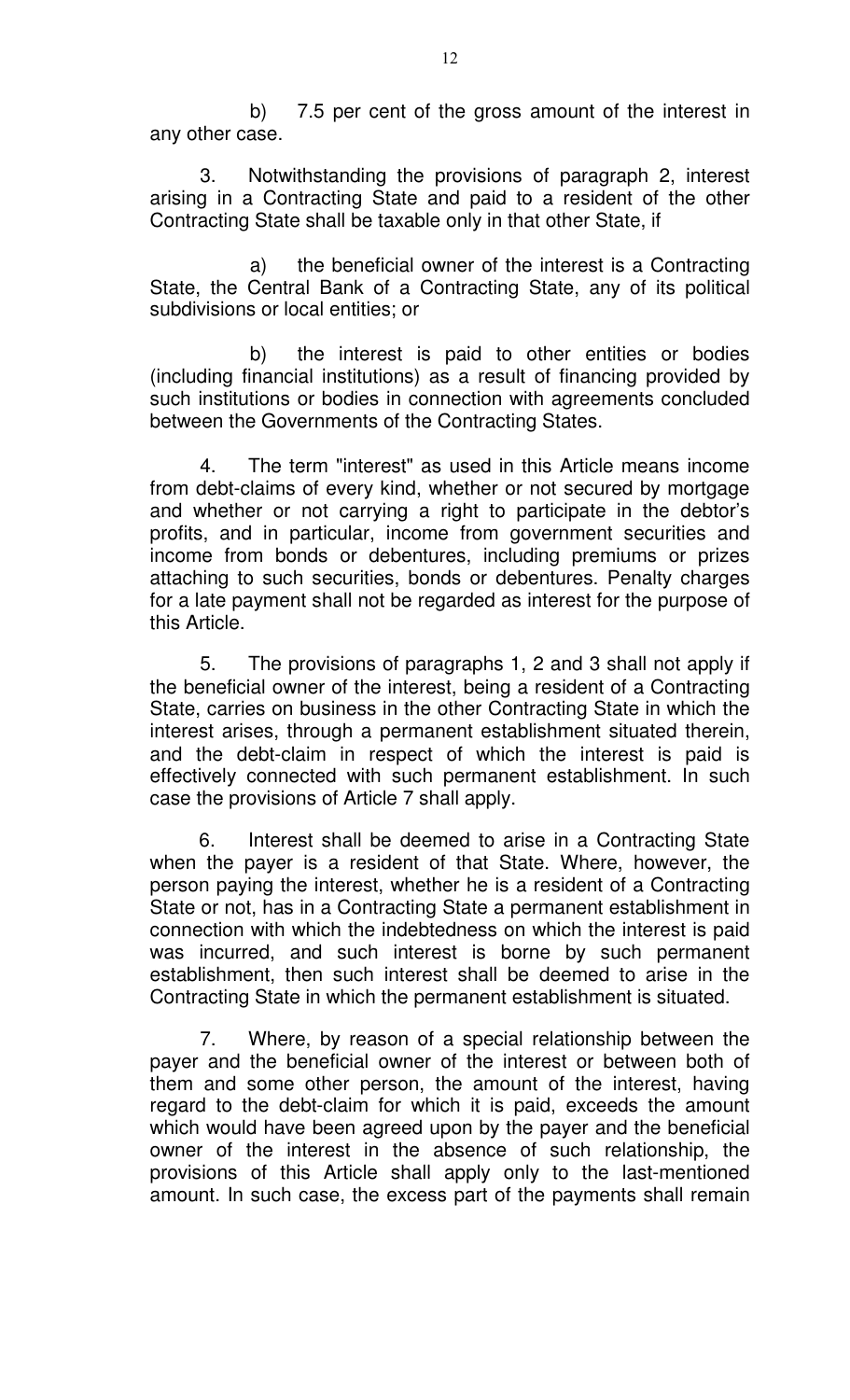taxable according to the laws of each Contracting State, due regard being had to the other provisions of this Convention.

#### **ARTICLE 12 ROYALTIES**

1. Royalties arising in a Contracting State and whose beneficial owner is a resident of the other Contracting State may be taxed in that other State.

2. However, such royalties may also be taxed in the Contracting State in which they arise and according to the laws of that State, but if the beneficial owner of the royalties is a resident of the other contracting State, the tax so charged shall not exceed 7.5 per cent of the gross amount of the royalties.

3. The term "royalties" as used in this Article means payments of any kind received as a consideration for the use of, or the right to use, any copyright of literary, artistic or scientific work including software, cinematograph films, or films or tapes and other means of image or sound reproduction, any patent, trade mark, drawings, designs or models, plans, secret formulas or processes, or for the use of, or the right to use, industrial, commercial, or scientific equipment or for information concerning industrial commercial or scientific experience.

 4. Notwithstanding the provisions of paragraphs 1 and 2, copyright royalties in respect of the use of, or the right to use any literary, artistic or scientific work (including royalties in respect of cinematograph films and films, discs or tapes for radio or television broadcasting) arising in a Contracting State and paid to a resident of the other Contracting State shall be exempt from tax in the firstmentioned State.

 5. The provisions of paragraphs 1, 2 and 4 shall not apply if the beneficial owner of the royalties, being a resident of a Contracting State, carries on business in the other Contracting State in which the royalties arise, through a permanent establishment situated therein, and the right or property in respect of which the royalties are paid is effectively connected with such permanent establishment. In such case the provisions of Article 7 shall apply.

6. Royalties shall be deemed to arise in a Contracting State when the payer is a resident of that State. Where, however, the person paying the royalties, whether he is a resident of a Contracting State or not, has in a Contracting State a permanent establishment in connection with which the liability to pay the royalties was incurred, and such royalties are borne by the permanent establishment, then such royalties shall be deemed to arise in the Contracting State in which the permanent establishment is situated.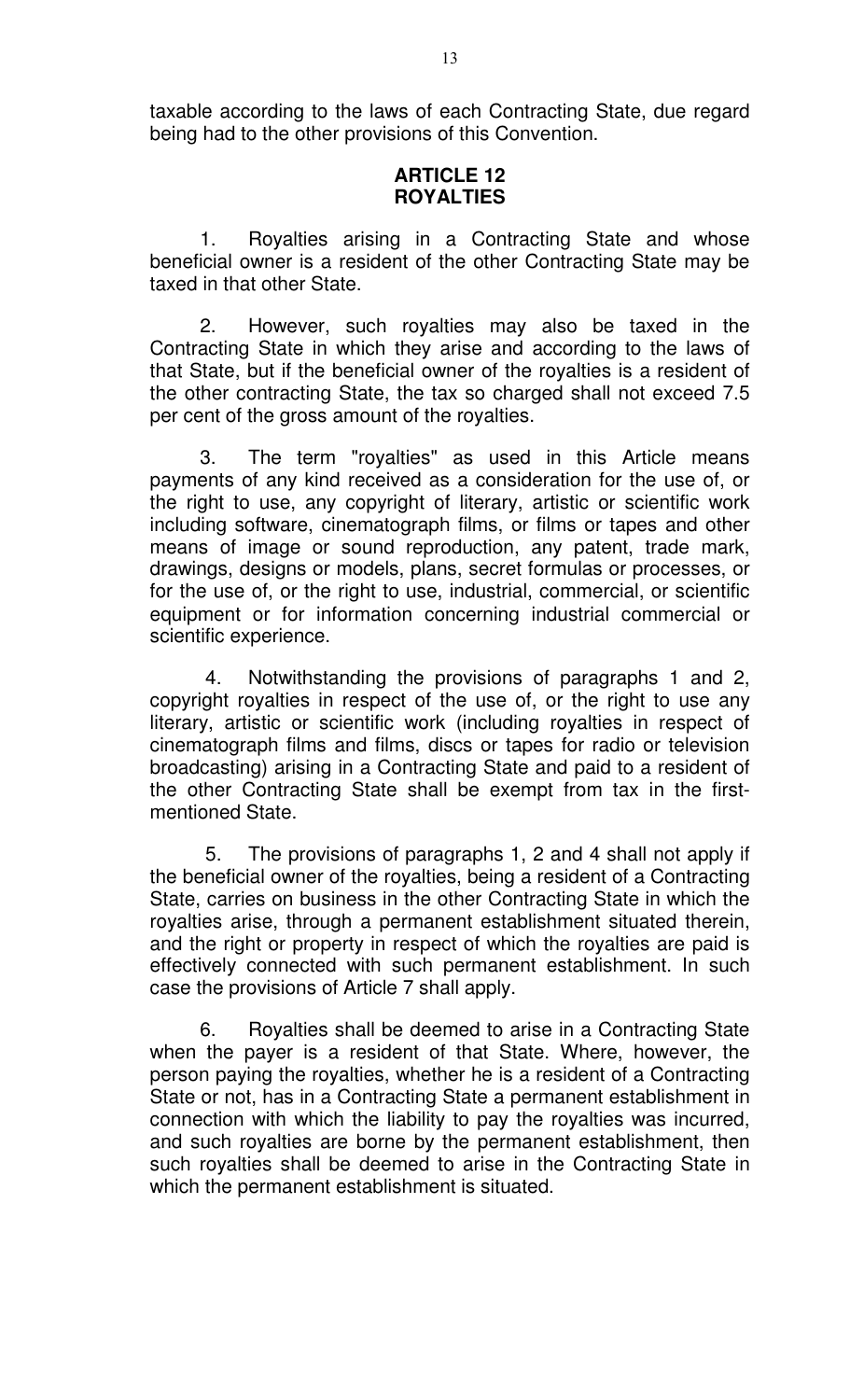7. Where, by reason of a special relationship between the payer and the beneficial owner or between both of them and some other person, the amount of the royalties, having regard to the use, right or information for which they are paid, exceeds the amount which would have been agreed upon by the payer and the beneficial owner in the absence of such relationship, the provisions of this Article shall apply only to the last-mentioned amount. In such case, the excess part of the payments shall remain taxable according to the laws of each Contracting State, due regard being had to the other provisions of this Convention.

## **ARTICLE 13 CAPITAL GAINS**

1. Gains derived by a resident of a Contracting State from the alienation of immovable property referred to in Article 6 and situated in the other Contracting State may be taxed in that other State.

2. Gains from the alienation of movable property forming part of the business property of a permanent establishment which an enterprise of a Contracting State has in the other Contracting State, including such gains from the alienation of such a permanent establishment (alone or with the whole enterprise), may be taxed in that other State.

3. Gains derived by a resident of a Contracting State from the alienation of ships or aircraft operated in international traffic or movable property pertaining to the operation of such ships or aircraft shall be taxable only in that Contracting State.

4. Gains derived by a resident of a Contracting State from the alienation of shares or comparable interests representing more than 25 percent of the voting rights or capital in a company resident of the other Contracting State, when those shares or comparable interests have been held by the alienator for less than a twelve-month period prior to the date of the alienation, may also be taxed in that other State.

5. Gains derived by a resident of a Contracting State from the alienation of shares or comparable interests deriving more than 50 per cent of their value directly or indirectly from immovable property situated in the other Contracting State may be taxed in that other State.

6. Gains from the alienation of any property other than that referred to in paragraphs 1, 2, 3, 4 and 5 shall be taxable only in the Contracting State of which the alienator is a resident.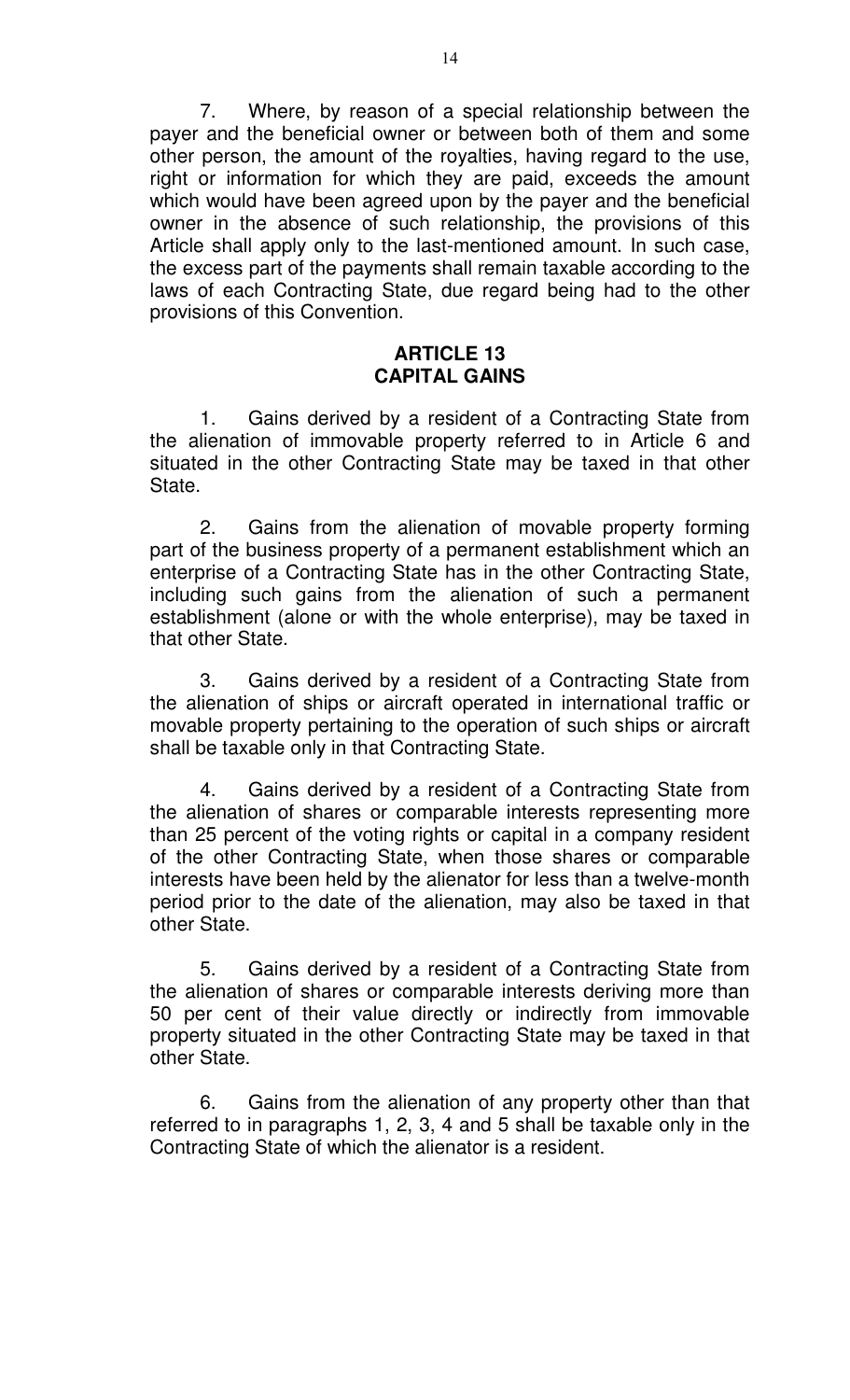### **ARTICLE 14 SERVICES**

1. Income derived by a resident of a Contracting State for services rendered in the other Contracting State, may be subject to taxes in the first-mentioned State. However, such income may also be taxed in the Contracting State where the services were rendered, as long as such services qualify as professional services, consulting services, industrial commercial advice, technical or management services or similar services. The tax so charged may not exceed 7.5 per cent of the gross amount of the payment when the beneficial owner of said payments is a resident of the other Contracting State.

However, if the services are not rendered in any of the Contracting States, income from such services may be taxed in the Contracting State from where the income from such services arises. The income from such services shall be deemed to arise in a Contracting State when the payer is a resident of that State. Where, however, the person paying the income from such services, whether he is a resident of a Contracting State or not, has in a Contracting State a permanent establishment in connection with which the liability to pay the income from such services was incurred, and such income is borne by the permanent establishment, then such income shall be deemed to arise in the Contracting State in which the permanent establishment is situated.

2. The term "professional services" as used in this Article include independent, scientific, literary, artistic, and educational activities, as well as medical, legal, engineering, architectural, dental and accounting activities.

3. The provisions of paragraph 1 shall not apply if the service provider, being a resident of a Contracting State, carries on a business in the other Contracting State in which the services income arise through a permanent establishment situated therein and the activity in respect of which the fees are paid is effectively connected with such permanent establishment. In such a case, the provisions of Article 7 shall apply.

4. Where, by reason of a special relationship between the service provider and the beneficiary of the services or between both of them and some other person, the amount of the services income exceeds the amount which would have been agreed upon by the service provider and the beneficiary of the services in the absence of such relationship, the provisions of this Article shall apply only to the last-mentioned amount. In such case, the excess part of the service income shall remain taxable according to the laws of each Contracting State, due regard being had to the other provisions of this Convention.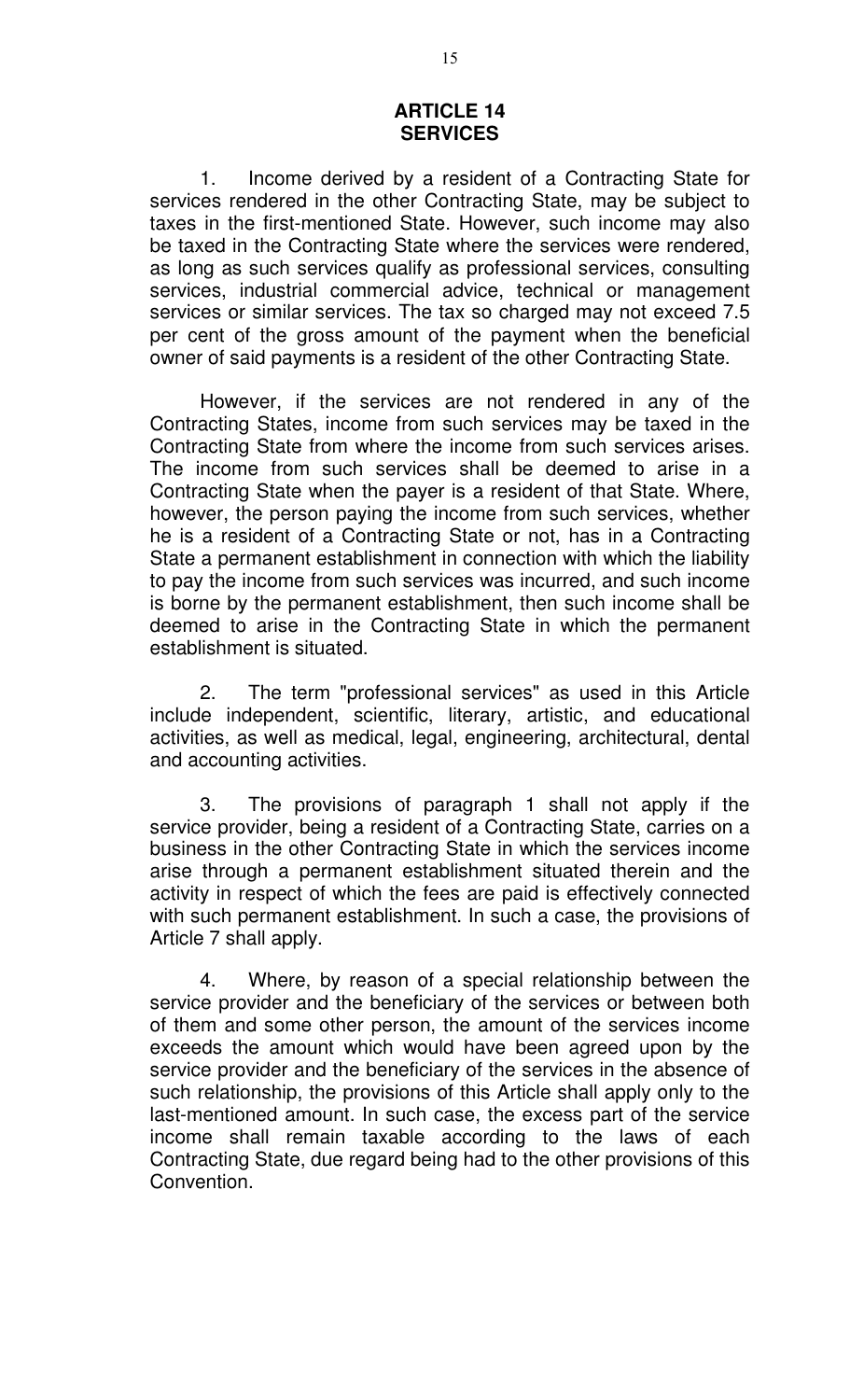#### **ARTICLE 15 INCOME FROM EMPLOYMENT**

1. Subject to the provisions of Articles 16, 18 and 19, salaries, wages and other similar remuneration derived by a resident of a Contracting State in respect of an employment shall be taxable only in that State unless the employment is exercised in the other Contracting State. If the employment is so exercised, such remuneration as is derived therefrom may be taxed in that other State.

2. Notwithstanding the provisions of paragraph 1, remuneration derived by a resident of a Contracting State in respect of an employment exercised in the other Contracting State shall be taxable only in the first-mentioned State if:

a) the recipient is present in the other State for a period or periods not exceeding in the aggregate 183 days in any twelve-month period commencing or ending in the fiscal year concerned, and

b) the remuneration is paid by, or on behalf of, an employer who is not a resident of the other State, and

c) the remuneration is not borne by a permanent establishment which the employer has in the other State.

3. Notwithstanding the preceding provisions of this Article, remuneration derived in respect of an employment exercised aboard a ship or aircraft operated in international traffic by a resident of a Contracting State may be taxed in that State.

### **ARTICLE 16 DIRECTORS' FEES**

Directors' fees and other similar payments, derived by a resident of a Contracting State in his capacity as a member of the board of directors of a company which is a resident of the other Contracting State, may be taxed in that other State.

### **ARTICLE 17 ARTISTES AND SPORTSPERSONS**

1. Notwithstanding the provisions of Articles 7 and 15, income derived by a resident of a Contracting State as an entertainer, such as a theatre, motion picture, radio or television artiste, or a musician, or as a sportsperson, from his personal activities as such exercised in the other Contracting State, may be taxed in that other State.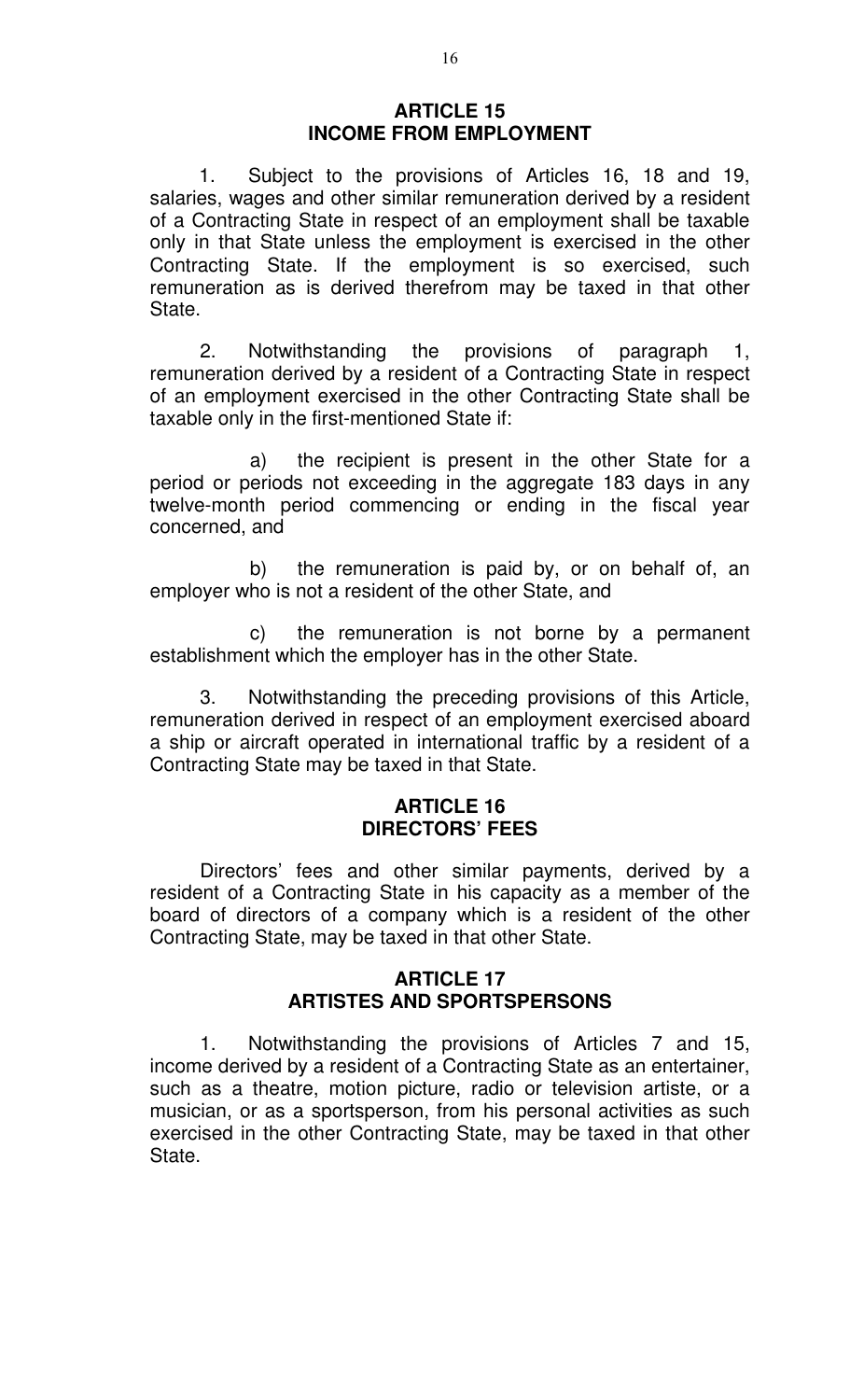2. Where income in respect of personal activities exercised by an entertainer or a sportsperson in his capacity as such accrues not to the entertainer or sportsperson himself but to another person, that income may, notwithstanding the provisions of Articles 7 and 15, be taxed in the Contracting State in which the activities of the entertainer or sportsperson are exercised.

 3. The provisions of paragraphs 1 and 2 shall not apply to income derived from activities performed in a Contracting State by entertainers or sportspersons if the visit to that State is supported at least 75 per cent by public funds of the other Contracting State or a political subdivision or a local authority thereof. In such a case the income shall be taxable only in the State of which the entertainer or sportsperson is a resident.

#### **ARTICLE 18 PENSIONS**

 1. Pensions and similar remunerations paid to a resident of a Contracting State in consideration of past employment shall be taxable only in that State.

2. Notwithstanding the provisions of paragraph 1 of this Article, pensions and other similar payments made under the social security legislation of a Contracting State shall be taxable only in that State.

# **ARTICLE 19 GOVERNMENT SERVICE**

 1. a) Salaries, wages and other similar remuneration (excluding pensions) paid by a Contracting State or any political subdivision or local authority thereof to an individual in respect of services rendered to that State or political subdivision or local authority shall be taxable only in that State.

b) However, such salaries, wages and other similar remuneration shall be taxable only in the other Contracting State if the services are rendered in that State and the individual is a resident of that State who:

(i) is a national of that State; or

(ii) did not become a resident of that State solely for the purpose of rendering the services.

 2. Any pension paid by, or out of the funds created by, a Contracting State or a political subdivision or a local authority thereof to an individual in respect of services rendered to that State or subdivision or authority: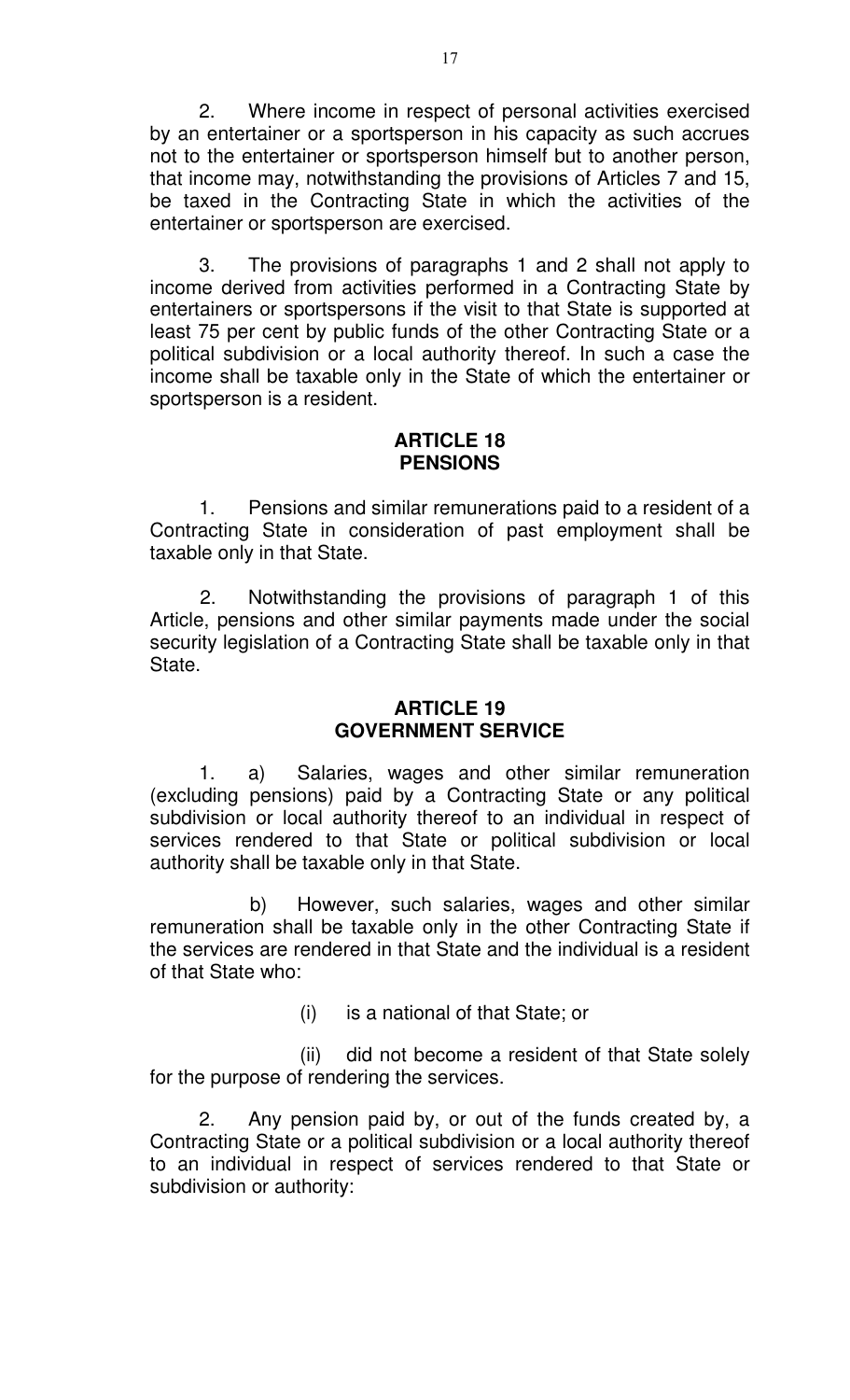a) shall be taxable only in that State; and

b) shall be taxable only in the other Contracting State if the individual is a resident of, and a national of, that State.

3. The provisions of articles 15, 16, 17 and 18 shall apply to salaries, wages, pensions, and other similar remuneration in respect of services rendered in connection with a business carried on by a Contracting State or a political subdivision or a local authority thereof.

## **ARTICLE 20 STUDENTS**

 Payments received by a student or business apprentice for covering his maintenance or studies, who is or was immediately before visiting a Contracting State a resident of the other Contracting State and who is present in the first-mentioned State solely for the purpose of his education or training receives for the purpose of his maintenance, education or training shall not be taxed in the firstmentioned State, provided that such payments arise from sources outside that State.

# **ARTICLE 21 OTHER INCOME**

 1. Items of income of a resident of a Contracting State, wherever arising, not dealt with in the foregoing Articles of this Convention shall be taxable only in that State.

2. The provisions of paragraph 1 shall not apply to income, other than income from immovable property as defined in paragraph 2 of Article 6, if the recipient of such income, being a resident of a Contracting State, carries on business in the other Contracting State through a permanent establishment situated therein and the right or property in respect of which the income is paid is effectively connected with such permanent establishment. In such case the provisions of Article 7 shall apply.

 3. Where, by reason of a special relationship between the persons who have carried on activities from which income referred to in paragraph 1 are derived, the payment for such activities exceeds the amount which would have been agreed upon by independent persons, the provisions of paragraph 1 shall apply only to the last mentioned amount. In such case, the excess part of the payment shall remain taxable according to the law of each Contracting State, due regard being had to the other provisions of the Convention.

4. Notwithstanding the provisions of paragraphs 1 and 2, items of income derived by a resident of a Contracting State and arising in the other Contracting State may be taxed in that other State.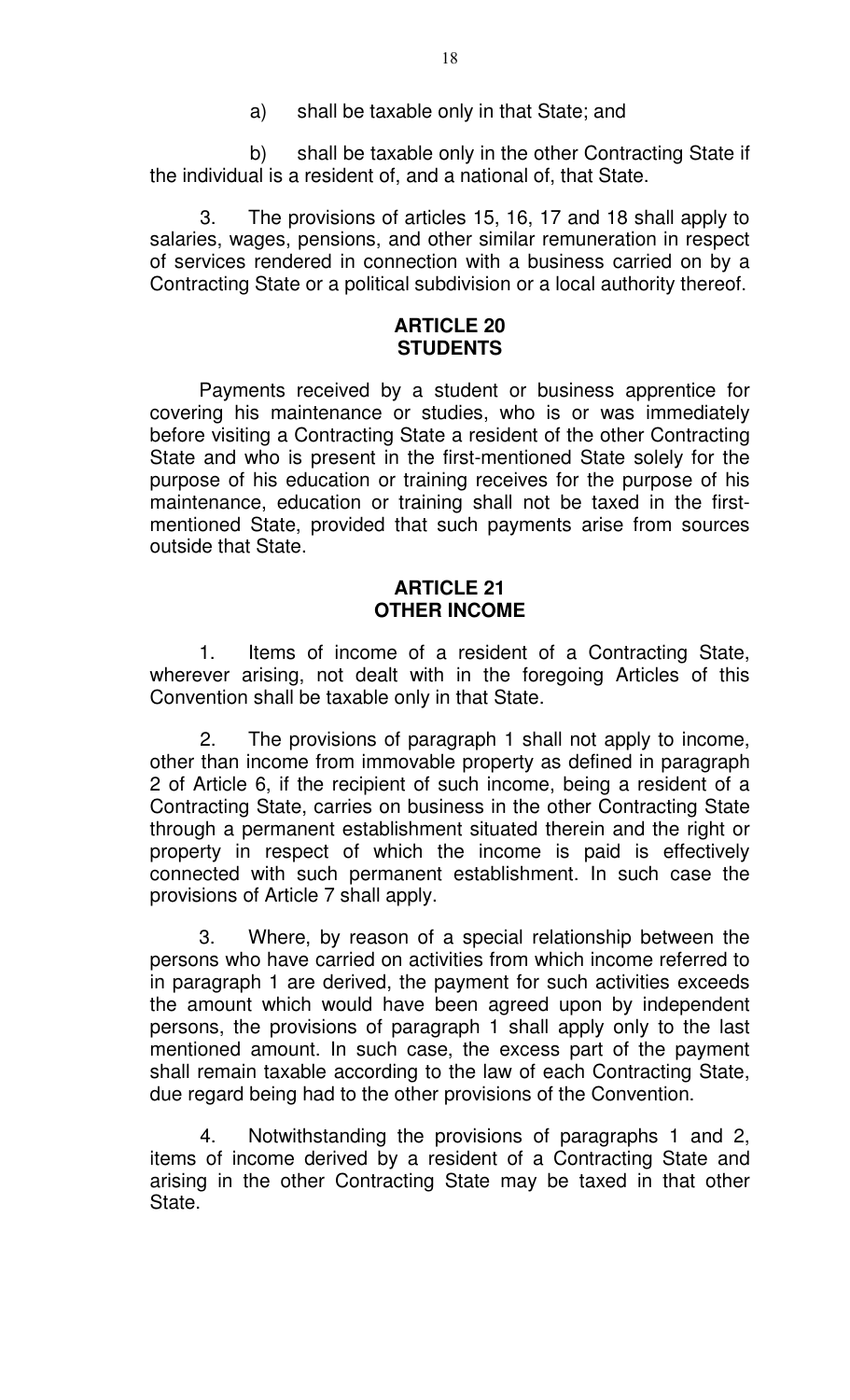# **CHAPTER IV METHODS FOR ELIMINATION OF DOUBLE TAXATION**

## **ARTICLE 22 ELIMINATION OF DOUBLE TAXATION**

Double taxation shall be avoided as follows:

1. In Panama,

a) where a resident of Panama derives income which, in accordance with the provisions of this Convention, may be taxed in Barbados, Panama will exempt such income from taxes;

b) where in accordance with any provision of the Convention income derived by a resident of Panama is exempt from tax in Panama, Panama may nevertheless, in calculating the amount of tax on the remaining income or capital of such resident, take into account the exempted income;

c) to the extent a resident of Panama may be subject to income tax in Panama on income generated in Barbados, Panama shall exempt such income if it arises out of companies operating under the following regimes:

- (i) Fiscal Incentives Act, Cap 71A;
- (ii) Shipping (Incentives) Act, Cap. 90A;
- (iii) Tourism Development Act, Cap. 341; and

(iv) Duties Taxes and Other Payments (Exemption) Act, Cap. 67B.

2. In Barbados,

a) subject to the provisions of the laws of Barbados regarding the allowance as a credit against Barbados tax of tax payable in a territory outside Barbados double taxation shall be eliminated as follows:

(i) tax payable under the laws of Panama and in accordance with the Convention, whether directly or by deduction, on profits or income from sources within Panama (excluding, in the case of a dividend tax payable in respect of the profits out of which the dividend is paid), shall be allowed as a credit against any Barbados tax computed by reference to the same profits or income in respect of which the Panama tax is computed;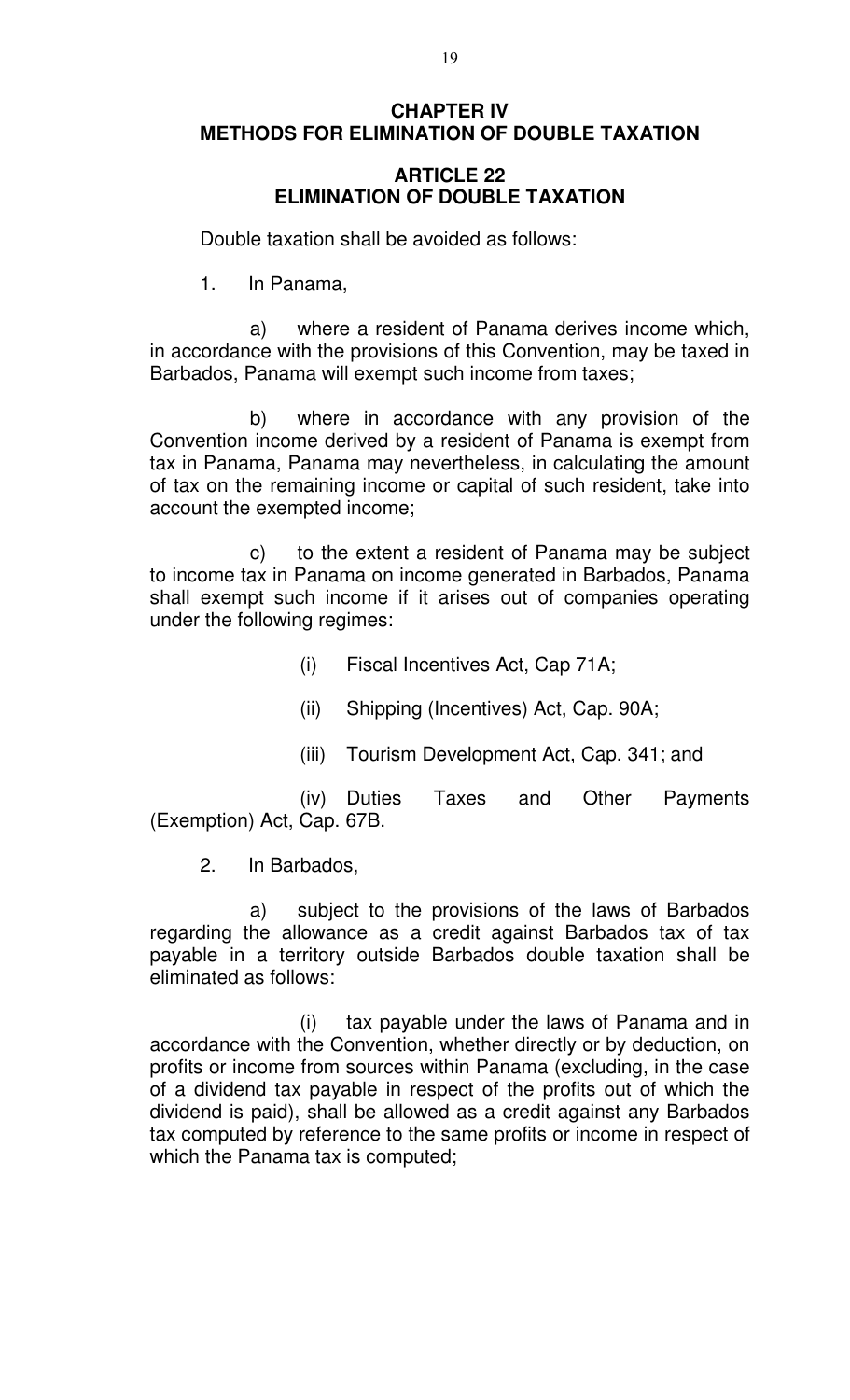(ii) in the case of a dividend paid by a company that is a resident of Panama to a company that is a resident of Barbados and which holds directly at least 10 per cent of the capital of the company paying the dividend, the credit referred to in subparagraph (i) shall take into account, the Panama tax payable by the company paying the dividend in respect of the profits out of which such dividend is paid; and

(iii) the credit, however, shall in no case exceed the part of the tax, as computed before the credit is given, which is appropriate to the income which may be taxed in Panama.

b) to the extent that a resident of Barbados may credit the taxes paid in Panama, Barbados shall include in the amount being credited the tax which is otherwise payable in Panama but has been spared, reduced or waived by Panama under the following provisions:

(i) Código Fiscal Artículo 701, literal d (Zona Libre de Colón y otras Zonas Libres), and its related decrees and regulations;

(ii) Decreto de Gabinete No. 36 de 17 de septiembre de 2003, Artículo 14 (Zonas Libres de Petróleo) and its related decrees and regulations;

(iii) Decreto Ley No. 6 de 10 de febrero de 1998, which approves the Agreement between the State and the *Fundación* Ciudad del Saber para el Establecimiento y el Desarrollo de la Ciudad del Saber Cláusula Quinta, literal D)y E), and its related decrees and regulations;

(iv) Ley No. 41 de 20 de julio de 2004, Artículo 60 (Agencia del Área Económica Especial Panamá-Pacífico) and its related decrees and regulations;

(v) Ley No. 41 de 24 de agosto de 2007, Artículo 21, and Decreto Ejecutivo No. 28 de 27 de marzo de 2009 del Ministerio de Comercio e Industria, Artículo 26 (Sedes de Empresas Multinacionales), and its related decrees and regulations;

(vi) Ley No. 25 de 30 de noviembre de 1992, Artículo 27 (Zonas Procesadoras para la Exportación) and its related decrees and regulations; and

(vii) Any other provision which may subsequently be made, granting an exemption which is agreed by the competent authorities of Panama and Barbados to be of a substantially similar character.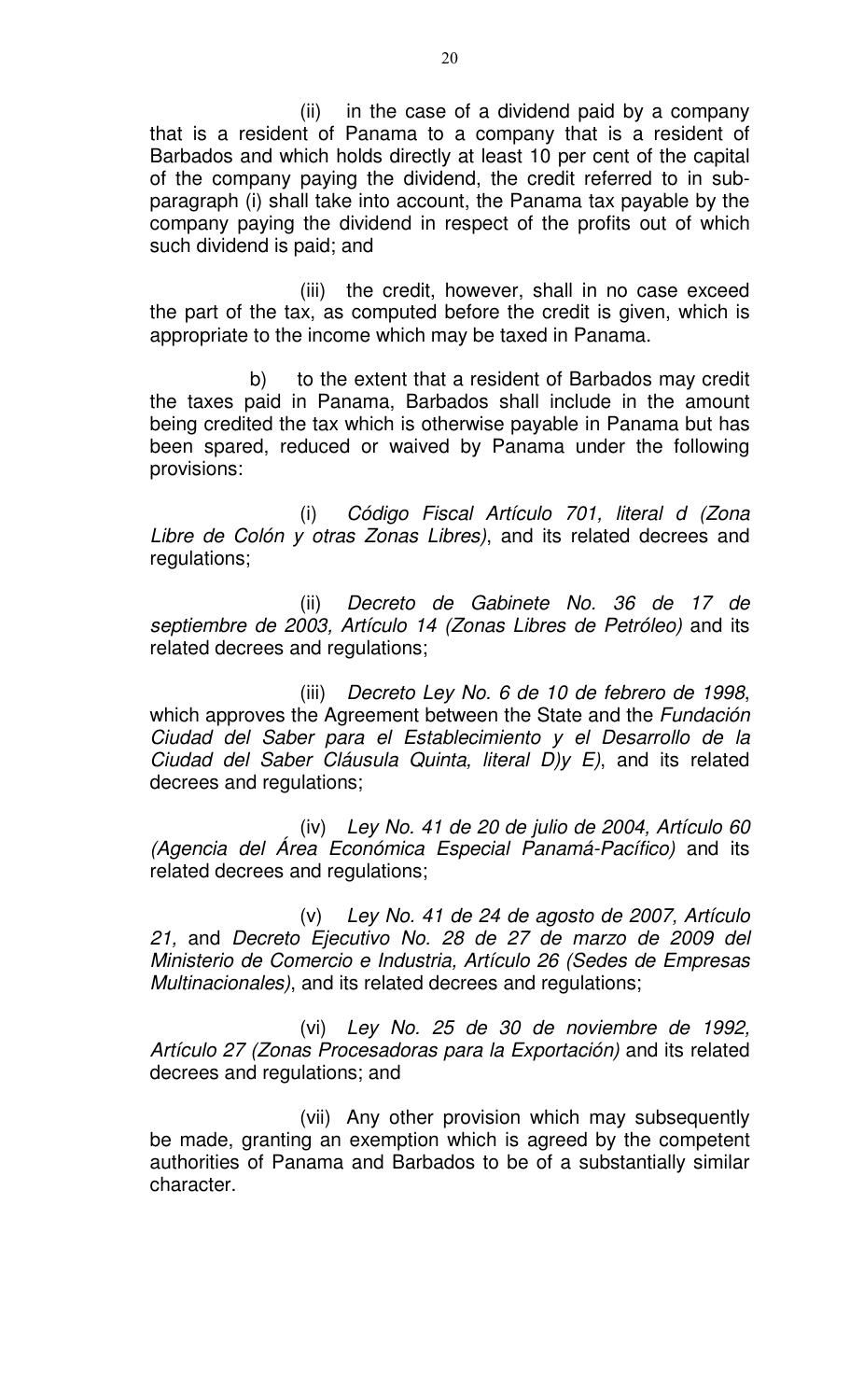#### **CHAPTER V SPECIAL PROVISIONS**

#### **ARTICLE 23 NON DISCRIMINATION**

1. Nationals of a Contracting State shall not be subjected in the other Contracting State to any taxation or any requirement connected therewith, which is other or more burdensome than the taxation and connected requirements to which nationals of that other State in the same circumstances, in particular with respect to residence, are or may be subjected. This provision shall, notwithstanding the provisions of Article 1, also apply to persons who are not residents of one or both of the Contracting States.

2. The taxation on a permanent establishment which an enterprise of a Contracting State has in the other Contracting State shall not be less favorably levied in that other State than the taxation levied on enterprises of that other State carrying on the same activities. This provision shall not be construed as obliging a Contracting State to grant to residents of the other Contracting State any personal allowances, reliefs and reductions for taxation purposes on account of civil status or family responsibilities which it grants to its own residents.

3. Except where the provisions of paragraph 1 of Article 9, paragraph 7 of Article 11, or paragraph 6 of Article 12, apply, interest, royalties and other disbursements paid by an enterprise of a Contracting State to a resident of the other Contracting State shall, for the purpose of determining the taxable profits of such enterprise, be deductible under the same conditions as if they had been paid to a resident of the first-mentioned State.

4. Enterprises of a Contracting State, the capital of which is wholly or partly owned or controlled, directly or indirectly, by one or more residents of the other Contracting State, shall not be subjected in the first-mentioned State to any taxation or any requirement connected therewith which is other or more burdensome than the taxation and connected requirements to which other similar enterprises of the first-mentioned State are or may be subjected.

5. The provisions of this Article shall, notwithstanding the provisions of Article 2, apply to taxes of every kind and description.

### **ARTICLE 24 MUTUAL AGREEMENT PROCEDURE**

1. Where a person considers that the actions of one or both of the Contracting States result or will result for him in taxation not in accordance with the provisions of this Convention, he may, irrespective of the remedies provided by the domestic law of those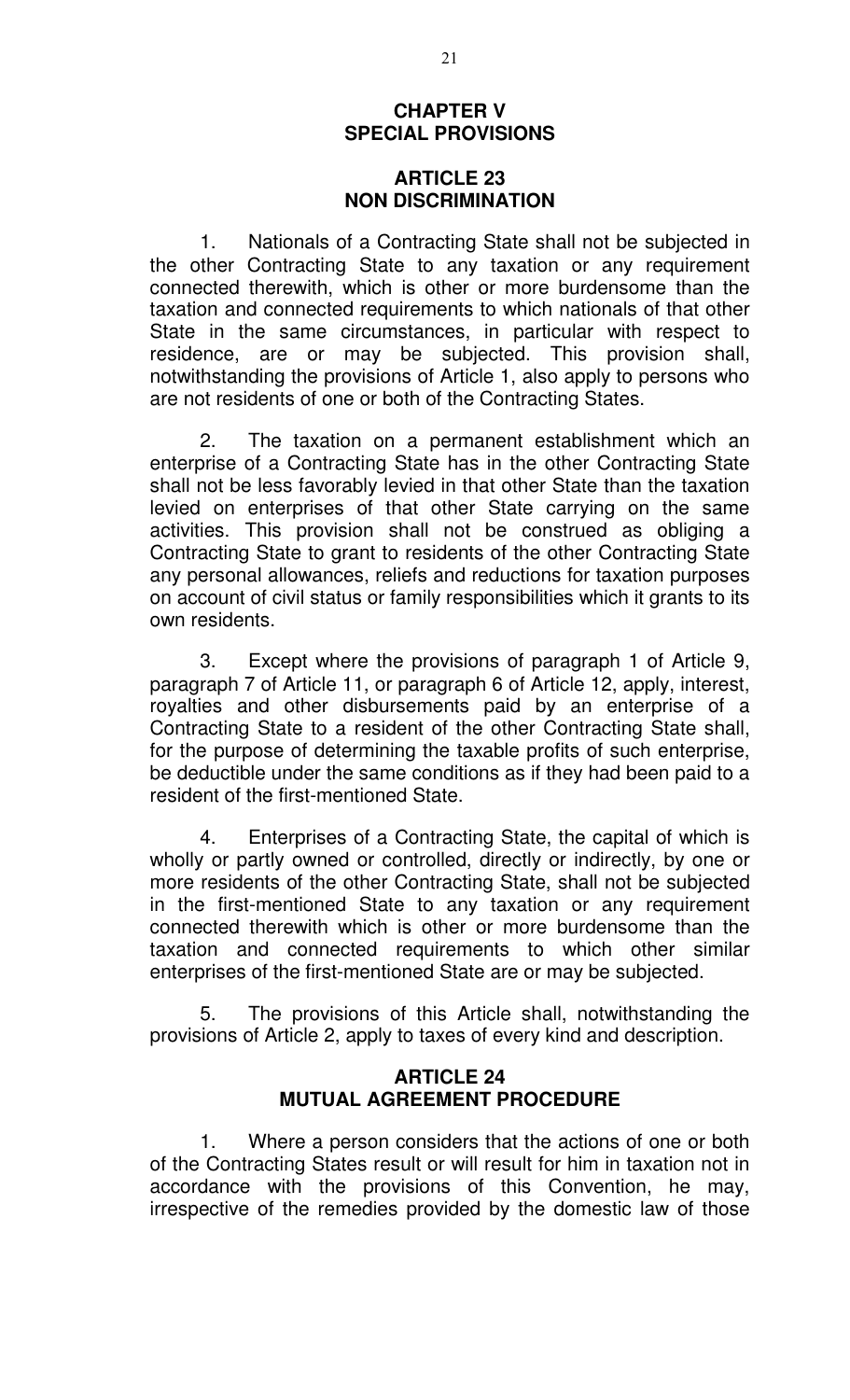States, present his case to the competent authority of the Contracting State of which he is a resident or, if his case comes under paragraph 1 of Article 23, to that of the Contracting State of which he is a national. The case must be presented within three years from the first notification of the action resulting in taxation not in accordance with the provisions of the Convention.

2. The competent authority shall endeavor, if the objection appears to it to be justified and if it is not itself able to arrive at a satisfactory solution, to resolve the case by mutual agreement with the competent authority of the other Contracting State, with a view to the avoidance of taxation which is not in accordance with the Convention. Any agreement reached shall be implemented notwithstanding the statute of limitations in the domestic law of the Contracting States.

3. The competent authorities of the Contracting States shall endeavor to resolve by mutual agreement any difficulties or doubts arising as to the interpretation or application of the Convention. They may also consult together for the elimination of double taxation in cases not provided for in the Convention.

4. The competent authorities of the Contracting States may communicate with each other directly, including through a joint commission consisting of themselves or their representatives, for the purpose of reaching an agreement in the sense of the preceding paragraphs.

# **ARTICLE 25 EXCHANGE OF INFORMATION**

 1. The competent authorities of the Contracting States shall exchange such information as is foreseeably relevant for carrying out the provisions of this Convention or to the administration or enforcement of the domestic laws concerning taxes of every kind and description imposed on behalf of the Contracting States, or of their political subdivisions or local authorities, insofar as the taxation thereunder is not contrary to the Convention. The exchange of information is not restricted by Articles 1 and 2.

2. Any information received under paragraph 1 by a Contracting State shall be treated as secret in the same manner as information obtained under the domestic laws of that State and shall be disclosed only to persons or authorities (including courts and administrative bodies) concerned with the assessment or collection of, the enforcement or prosecution in respect of, the determination of appeals in relation to the taxes referred to in paragraph 1, or the oversight of the above. Such persons or authorities shall use the information only for such purposes. They may disclose the information in public court proceedings or in judicial decisions.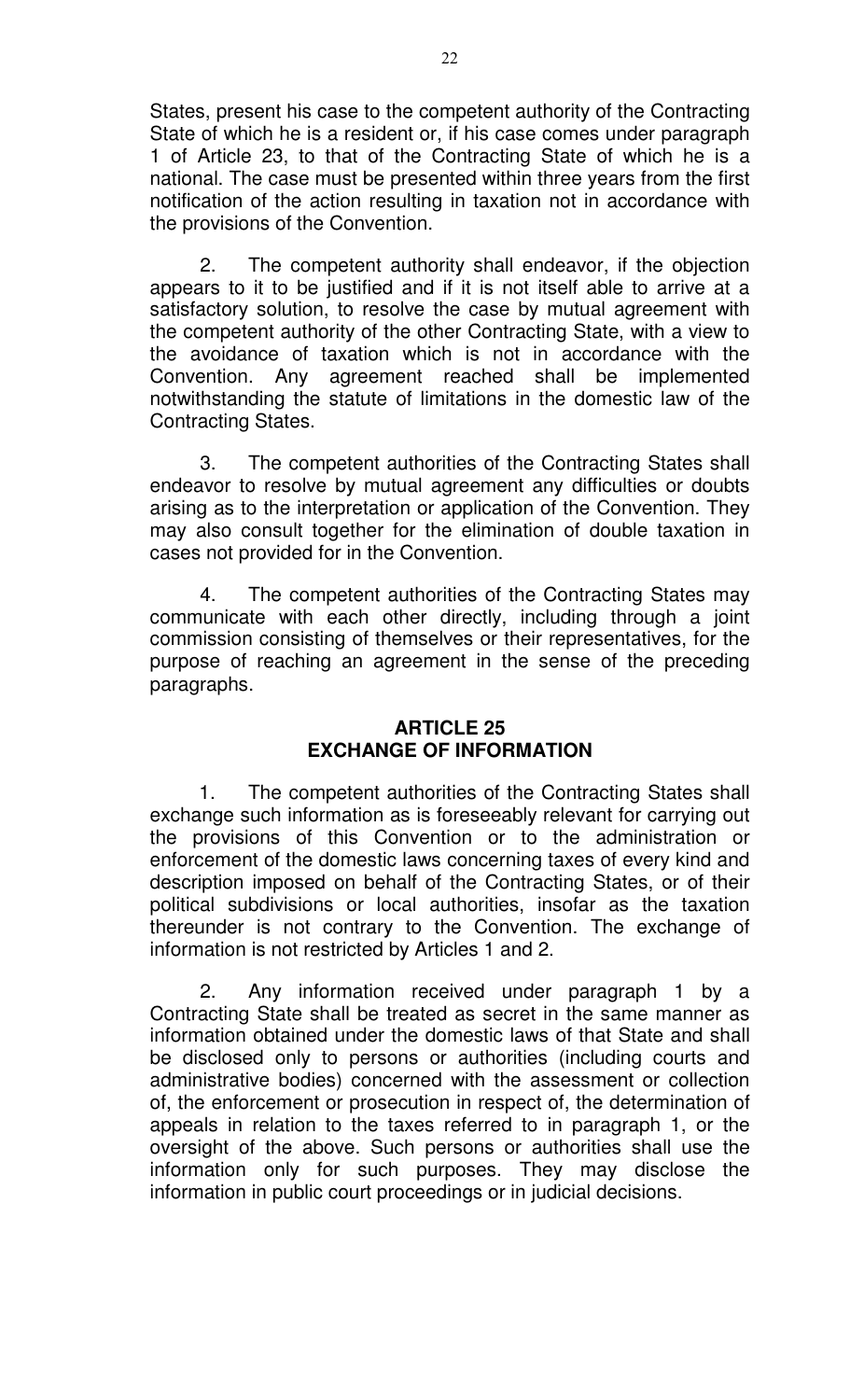3. In no case shall the provisions of paragraphs 1 and 2 be construed so as to impose on a Contracting State the obligation:

a) to carry out administrative measures at variance with the laws and administrative practice of that or of the other Contracting State;

b) to supply information which is not obtainable under the laws or in the normal course of the administration of that or of the other Contracting State;

c) to supply information which would disclose any trade, business, industrial, commercial or professional secret or trade process, or information the disclosure of which would be contrary to public policy (ordre public).

4. If information is requested by a Contracting State in accordance with this Article, the other Contracting State shall use its information gathering measures to obtain the requested information, even though that other State may not need such information for its own tax purposes. The obligation contained in the preceding sentence is subject to the limitations of paragraph 3 but in no case shall such limitations be construed to permit a Contracting State to decline to supply information solely because it has no domestic interest in such information.

5. In no case shall the provisions of paragraph 3 be construed to permit a Contracting State to decline to supply information solely because the information is held by a bank, other financial institutions, nominee or person acting in an agency or a fiduciary capacity or because it relates to ownership interests in a person.

#### **ARTICLE 26 MEMBERS OF DIPLOMATIC MISSIONS AND CONSULAR POSTS**

Nothing in this Convention shall affect the fiscal privileges of members of diplomatic missions or consular posts under the general rules of International Law or under the provisions of special agreements.

# **CHAPTER VI FINAL PROVISIONS**

# **ARTICLE 27 ENTRY INTO FORCE**

1. The Governments of the Contracting States shall notify each other of the internal procedures required by each Contracting State for the entry into force of this Convention.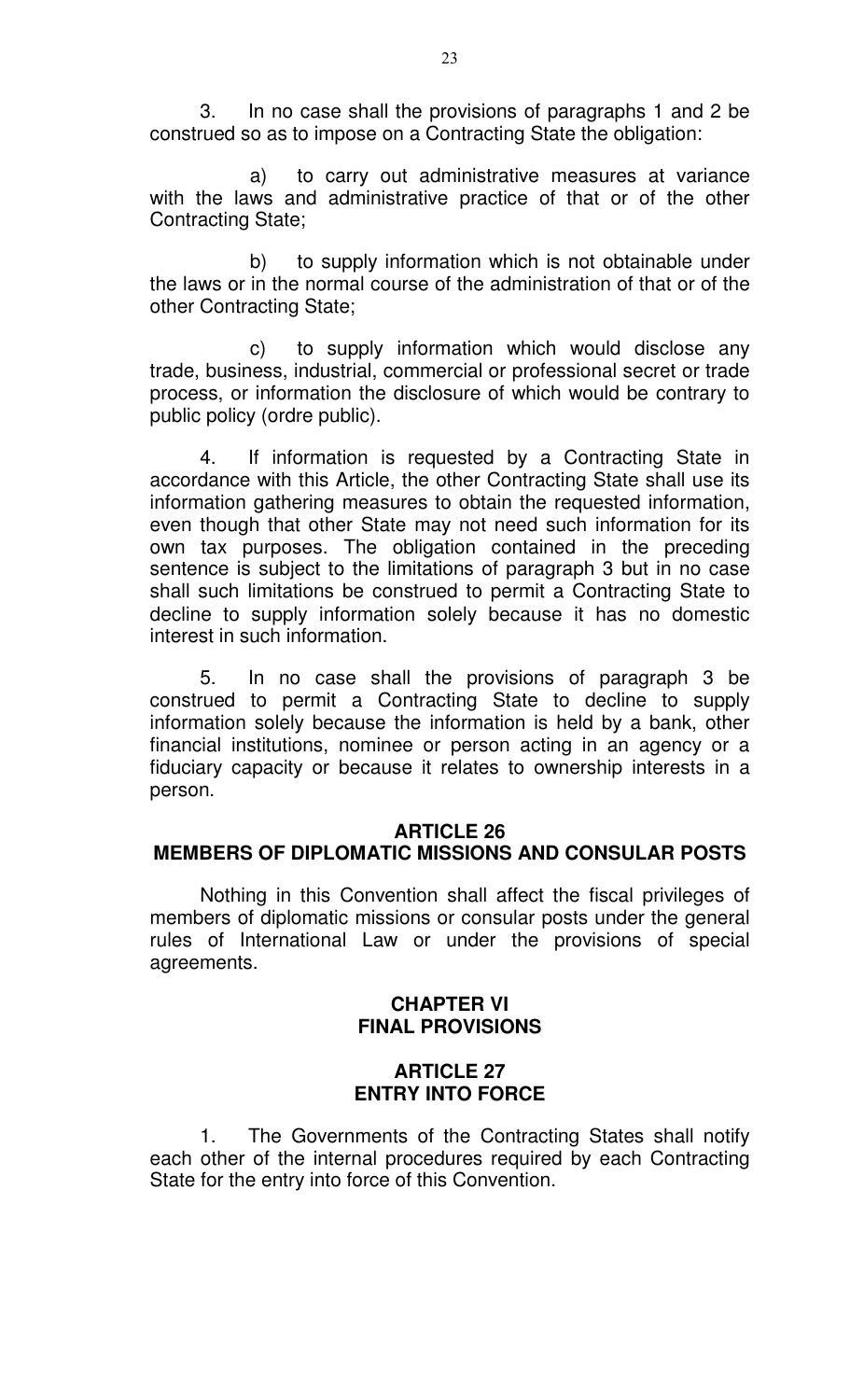2. The Convention shall enter into force on the date of receipt of the later of the notifications referred to in paragraph 1 and its provisions shall have effect:

a) with respect to withholding taxes on income derived on or after January 1<sup>st</sup> of the calendar year following the year in which this Convention enters into force; and

b) with respect to income taxes and other taxes (other than withholding taxes), for any tax year beginning on or after January  $1<sup>st</sup>$  of the calendar year following the year in which this Convention enters into force.

#### **ARTICLE 28 TERMINATION**

This Convention shall remain in force until terminated by a Contracting State. Either Contracting State may terminate the Convention, through diplomatic channels, by giving written notice of termination at least six months before the end of any calendar year beginning on or after the expiration of a period of five years from the date of its entry into force. In such event, the Convention shall cease to have effect:

a) with respect to withholding taxes, on income derived on or after January  $1<sup>st</sup>$  of the calendar year following the year in which the notice of termination is given;

b) with respect to income taxes and other taxes (other than withholding taxes), for any tax year beginning on or after January  $1<sup>st</sup>$  of the calendar year following the year the notice of termination is given.

In witness whereof the undersigned, duly authorized by their Governments thereto, have signed this Convention.

Done at Bridgetown, Barbados on the 21<sup>st</sup> day of June of 2010, in two originals each in the Spanish and English languages, both texts being equally authentic. In case of divergence between the two texts, it shall be resolved in accordance with the English text.

**FOR THE GOVERNMENT OF THE REPUBLIC OF PANAMA (SIGNED) JUAN CARLOS VARELA R. Vice President of the Republic and Minister of Foreign Affairs**  **FOR THE GOVERNMENT OF BARBADOS (SIGNED) EDWIN GEORGE HUTSON Minister of International Business and International Transport**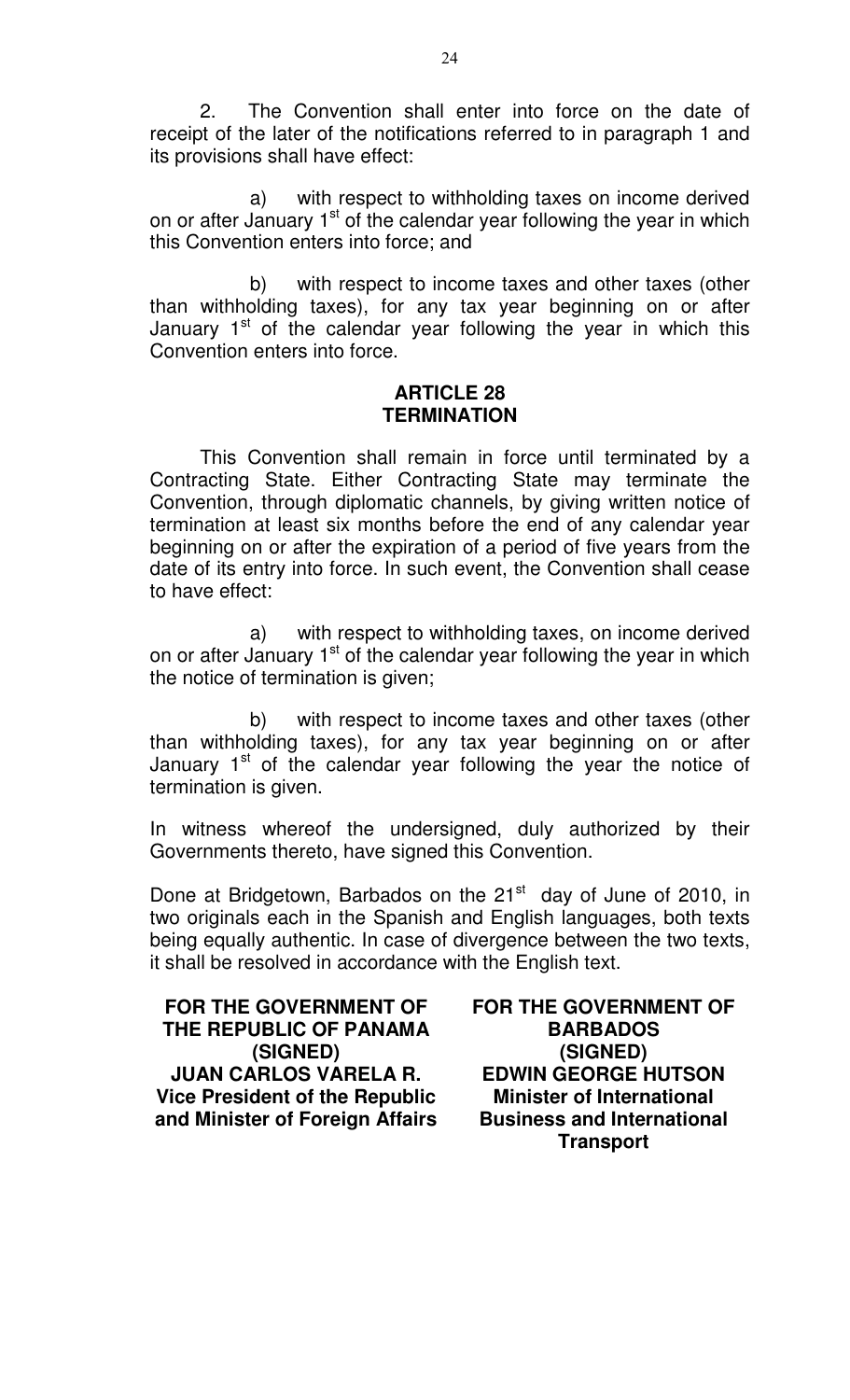# **PROTOCOL TO THE CONVENTION**

#### **BETWEEN**

#### **THE REPUBLIC OF PANAMA AND BARBADOS**

## **FOR THE AVOIDANCE OF DOUBLE TAXATION AND THE PREVENTION OF FISCAL EVASION WITH RESPECT TO TAXES ON INCOME**

It is understood that:

1. In relation to Article 10:

a) the reduced rates provided for in paragraph 2 shall not apply to dividends distributed on bearer shares;

b) in the case of bearer shares that were converted into nominative shares, the reduced rates contemplated in paragraph 2, shall be applicable with respect to dividend distributions paid by a company resident of a Contracting State to a resident of the other Contracting State provided that the shares so converted have been held as nominative shares for a period of at least 12 months prior to the dividend distribution.

2. In relation to Article 12:

For purposes of the exemption provided for in paragraph 4, the term "scientific work" refers specifically to payments in respect of intellectual property derived from the biotechnology industry.

3. In relation to Article 20:

The term "business apprentice" shall include a business trainee.

4. In relation to Article 25:

a) Information will only be requested once the requesting Contracting State has exhausted all regular sources of information available under the internal taxation procedure;

b) the administrative assistance provided for in Article 25 does not include (i) measures aimed only at the simple collection of pieces of evidence, or (ii) when it is improbable that the requested information will be relevant for controlling or administering tax matters of a given taxpayer in a Contracting State;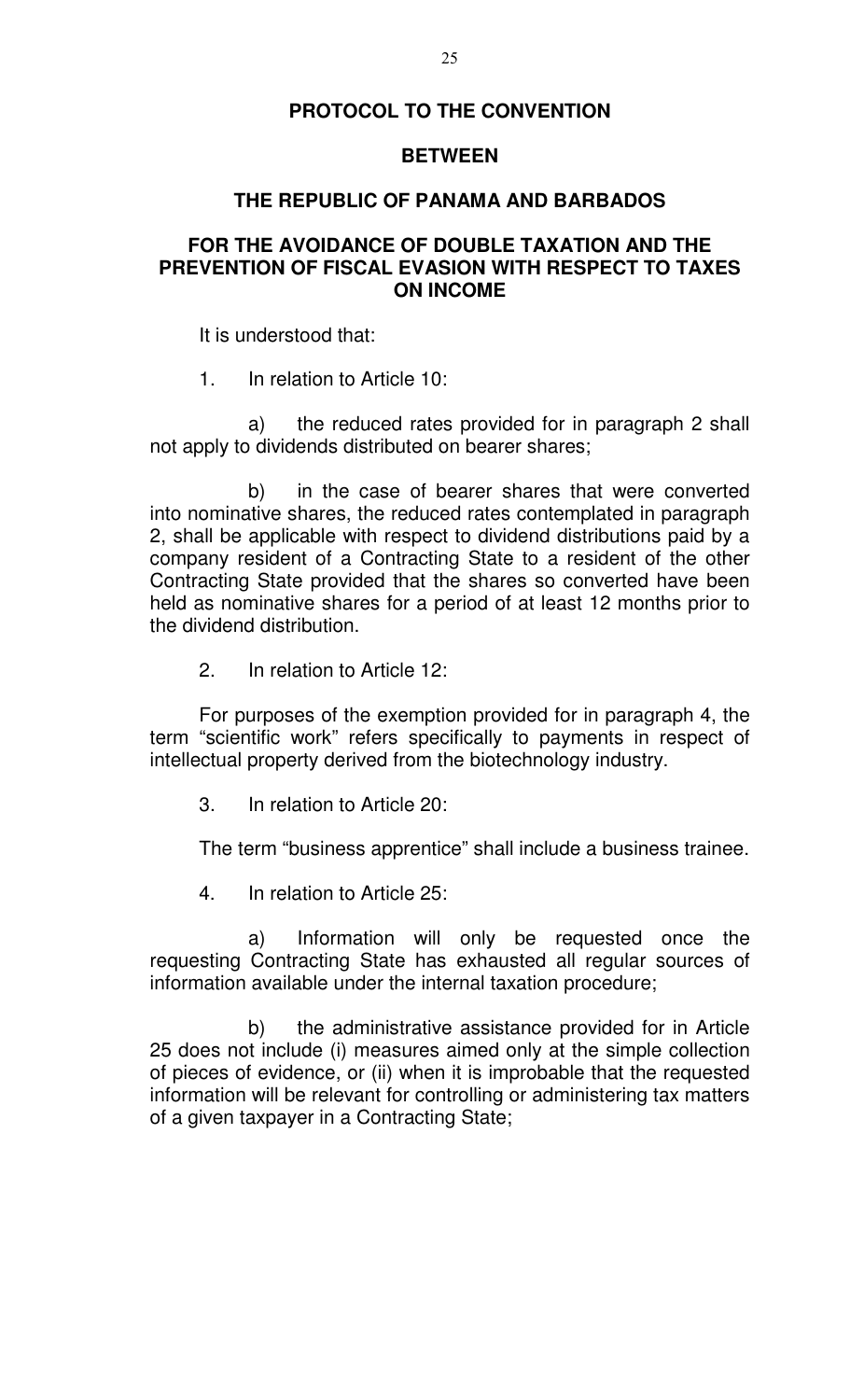c) the tax authorities of the requesting State shall provide the following information to the tax authorities of the requested State when making a request for information under Article 25 of the Convention:

(i) the name and address of the person(s) under examination or investigation and, if available, other particulars facilitating that person's identification, such as date of birth, marital status and tax identification number;

(ii) the period of time for which the information is requested;

(iii) a statement of the information sought including its nature and the form in which the requesting State wishes to receive the information from the requested State;

sought;

(iv) the tax purpose for which the information is

(v) the name and address of any person believed to be in possession of the requested information.

d) It is further understood that Article 25 of the Convention shall not commit the Contracting States to exchange information on an automatic or a spontaneous basis.

e) In case of an exchange of information, the administrative procedural rules regarding taxpayers' rights provided for in the requested Contracting State remain applicable before the information is transmitted to the requesting Contracting State. These procedures include notifying the person with regard to the request for information from the other Contracting State, and enabling that person to file and present his position to the tax administration before it issues a response to the requesting State. It is further understood that this provision is aimed at guaranteeing the taxpayer fair procedure and not at preventing or unduly delaying the exchange of information process.

5. In relation to Article 27:

2